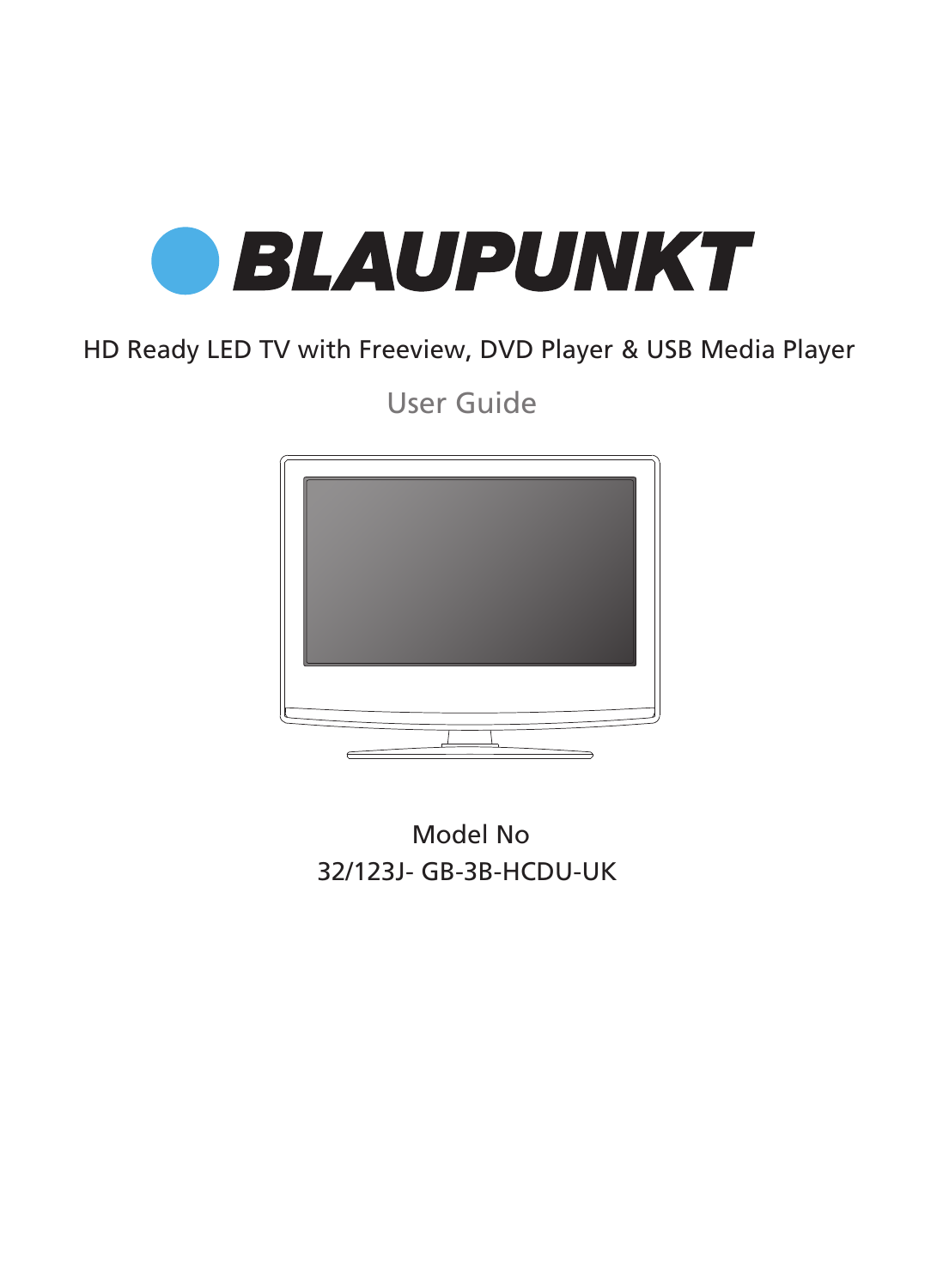# **Important safety instructions**



**Please, read these safety instructions and respect the following warnings before the ap-pliance is operated:**

- This TV with the weight of more than 20 kg must be lifted and carried by at least two people.
- Be careful! This TV does not contain any parts which could be repaired by the user. In case of a fault, contact the producer or the authorized service. The contact with certain parts inside the appliance might endanger your life. The guarantee is not provided for the faults caused by non-professional interactions!
- $\bullet$  Do not remove the rear part of the appliance.

In order to prevent fire spread, always keep candles and other open flames away from this product.



- $\blacktriangleright$  This appliance is designed for receiving and reproduction of video and sound signals. Any other use is strictly forbidden.
- $\blacktriangleright$  The ideal distance to watch TV is approximately five times the diagonal of the screen. The light striking upon the screen from other light sources can cause reflections and make the quality of the picture worse.
- $\blacktriangleright$  Please, ensure the sufficient ventilation and appropriate distance of the appliance from other pieces of furniture.
- The TV set is designed exclusively for the operation in a dry place. When using the appliance outside, please, make sure it is protected against moisture (rain, splashing water). Never expose the appliance to moisture.
- $\bullet$  Do not place any containers with water on the appliance, such as vases, etc. These containers might get pushed over, which would endanger electric safety. Place the appliance exclusively on flat and stable surfaces. Do not place any objects such as newspaper or blankets, etc. on or under the appliance.
- $\bullet$  Make sure the appliance does not stand on any power cables as they might get damaget. Mobile phones and other devices such as WLAN adapters, monitoring cameras with wireless signal transmission, etc. might cause electromagnetic interference and they should not be placed near the appliance.
- $\bullet$  Do not place the appliance near heating elements or in a place with direct sunshine as it has a negative effect on cooling of the appliance. Heat storage is dangerous and it

can seriously reduce the lifetime of the appliance. In order to ensure the safety, ask the qualified person to remove the dirt from the appliance.

- Try to prevent the mains cable or (if it is part of delivery) mains adapter damage. The appliance can only be connected with a supplied mains cable/adapter.
- $\blacktriangleright$  Storms are dangerous for all electric appliances. If the mains or aerial wiring is struck by the lightening, the appliance might get damaged, even if it is turned off. Thus you should disconnect all the cables and connectors of the appliance before the storm.
- $\bullet$  To clean the screen of the appliance use only a damp and soft cloth. Use only clean water, never detergents or in no case dissol-vents.

### **Warning:**

- ◆ Never connect any external devices to a live appliance. Switch off not only the TV but also the devices which are being connected! Plug the appliance plug into the wall outlet after connecting the external devices and the aerial!
- Always make sure there is free access to the appliance main switch and to its mains plug.
- $\blacktriangleright$  The appliance is not designed for a use in a workplace fitted with monitors.
- The systematic use of headphones at high volume might lead to irreversible hearing damage.
- Ensure environmental disposal of this appliance and any components including batteries. When in doubt, please, contact your local authority for details of recycling.
- While installing the appliance, do not forget that furniture surfaces are treated with various varnishes, plastics, etc. or they might be polished. The additions contained in these products might cause destruction of base material of appliance stand. This will result in the holdovers of this material stuck to the furniture surface, which are difficult to remove, if not even impossible.
- The screen of your TV responds to the top quality requirements and it was checked in details for accidental faulty pixels several times. Due to the technological properties of the manufacturing process, it is not possible to eliminate the existence of a small number of faulty points on the screen for 100% (even with maximum care while production provided). These faulty pixels are not considered faults in terms of guarantee conditions, if their extent is not greater than the boundaries defined by DIN norm.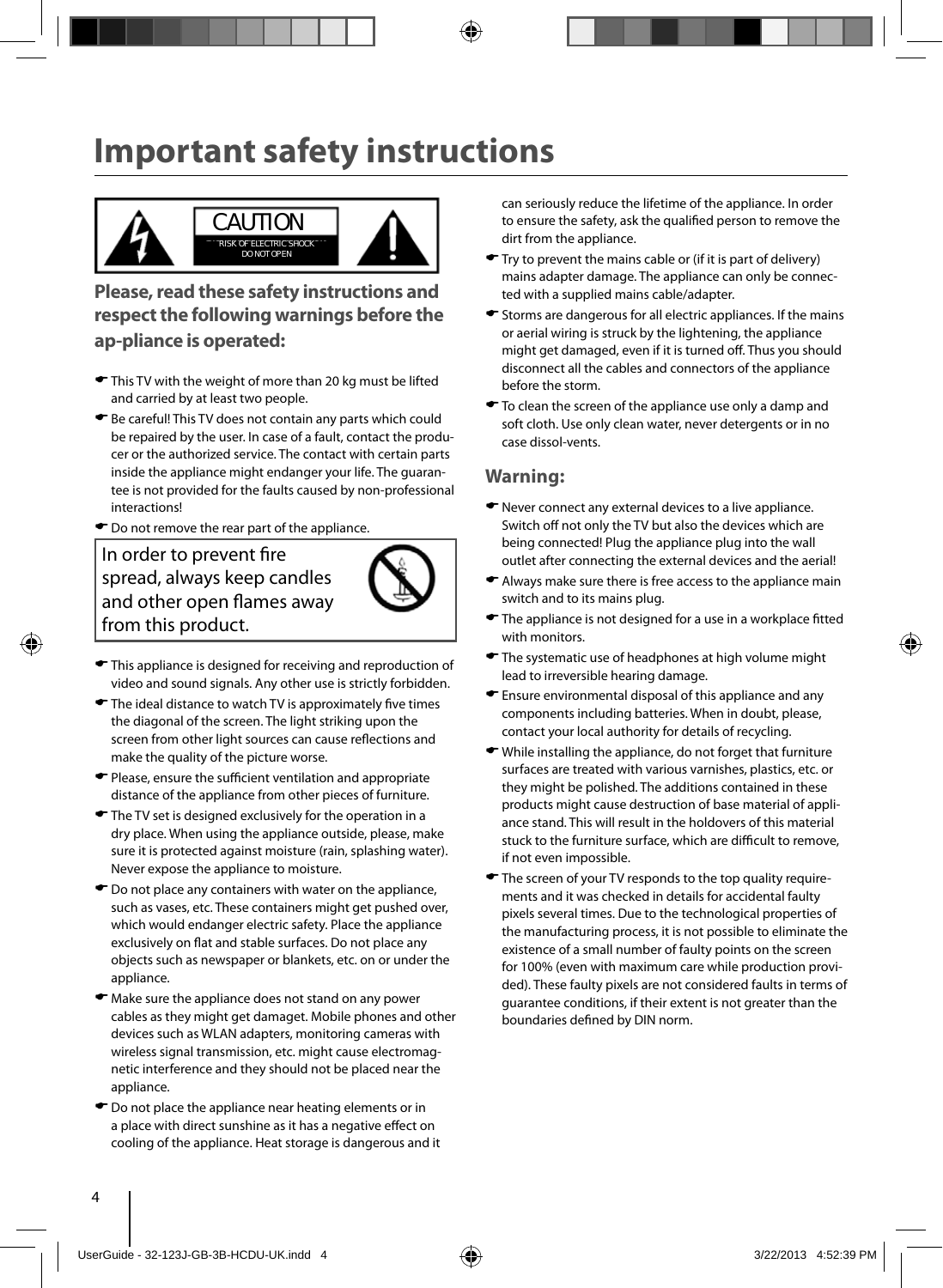### **Important information regarding use of video games, computers, captions and other fi xed image displays.**

- $\bullet$  The extended use of fixed image program material can cause a permanent "shadow image " on LCD screen (this is sometimes incorrectly referred to as "burnout to the screen" ). This shadow image is then permanently visible on the screen in the backro-und. It is a partly irreversible damage. You can avoid such a damage by respecting the following instructions:
- Reduce the brightness/contrast setting to a minimum viewing level.
- $\bullet$  Do not display the fixed image for a long period of time. Avoid displaying of:
	- » Teletext time and charts,
	- » TV/DVD menu, e.g. DVD contents,
	- » In the "Pause" mode (hold): Do not use this mode for a long time, e.g. while watching a DVD or a video.
	- » Turn off the appliance if you are not using it.

#### **Batteries**

- Observe the correct polarity when inserting the batteries.
- $\bullet$  Do not expose batteries to high temperatures and do not place them on locations where the temperature might increase quickly, e.g. near the fire or on the direct sunshine.



- $\bullet$  Do not expose batteries to excessive radiant heat, do not throw them into the fire, do not disassemble them and do not try ato recharge unrechargeable batteries. They could leak out or explode.
	- » Never use different batteries together or mix new and old ones.
	- » Dispose of batteries in an environmentally friendly way.
	- » Most of the EU countries regulate the disposal of batteries by law.

### **Product disposal**

Waste electrical products should not be disposed of with household waste. Separate disposal facilities exist. Check with your Local Authority or retailer for recycling advice.



#### **CAUTION:**

THIS UNIT IS A CLASS 1 LASER PRODUCT. HOWEVER THIS UNIT USES A VISIBLE LASER BEAM WHICH COULD CAUSE HAZARDOUS RADIATION EXPOSURE IF DIRECTED. BE SURE TO OPERATE THE PLAYER CORRECTLY AS INSTRUCTED. WHEN THIS UNIT IS PLUGGED INTO THE WALL OUTLET, DO NOT PLACE YOUR EYES CLOSE TO THE OPENINGS TO LOOK INTO THE

INSIDE OF THIS UNIT.

USE OF CONTROLS OR ADJUSTMENTS OR PERFORMANCE OF PROCEDURES OTHER THAN THOSE SPECIFIED HEREIN MAY RESULT IN

HAZARDOUS RADIATION EXPOSURE.

DO NOT OPEN COVERS AND DO NOT REPAIR YOURSELF. REFER SERVICING TO QUALIFIED PERSONNEL.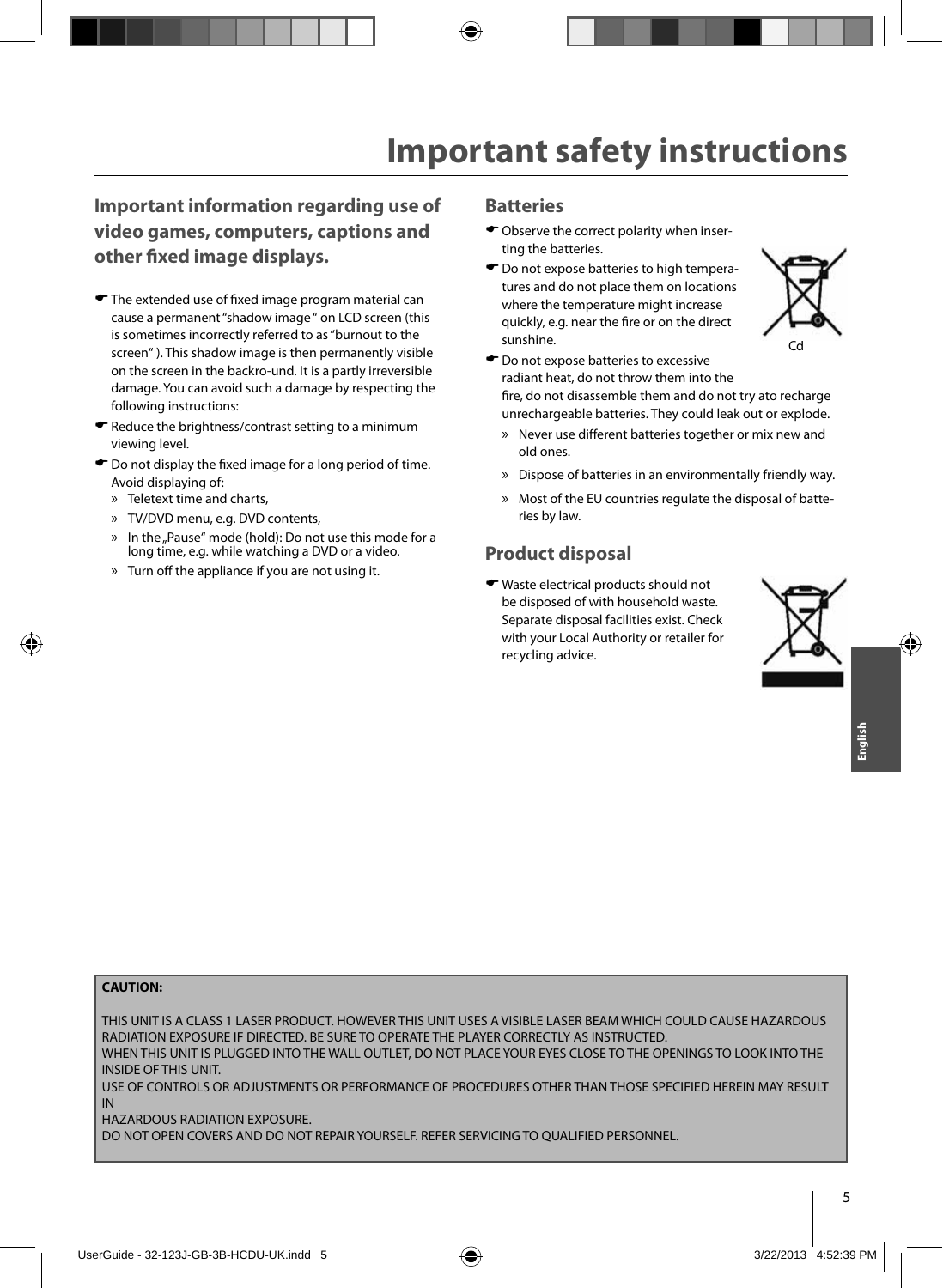# **Contents**

| TV buttons & Source menu $\ldots \ldots \ldots \ldots \ldots \ldots \ldots \ldots \ldots \ldots \ldots \ldots 11$ |  |
|-------------------------------------------------------------------------------------------------------------------|--|
|                                                                                                                   |  |
|                                                                                                                   |  |
|                                                                                                                   |  |
|                                                                                                                   |  |
|                                                                                                                   |  |
|                                                                                                                   |  |
|                                                                                                                   |  |
|                                                                                                                   |  |
|                                                                                                                   |  |
|                                                                                                                   |  |
|                                                                                                                   |  |
|                                                                                                                   |  |
|                                                                                                                   |  |
|                                                                                                                   |  |
|                                                                                                                   |  |
| Operating the TV with a universal or Sky (bskyb) remote control 22                                                |  |
|                                                                                                                   |  |
|                                                                                                                   |  |
|                                                                                                                   |  |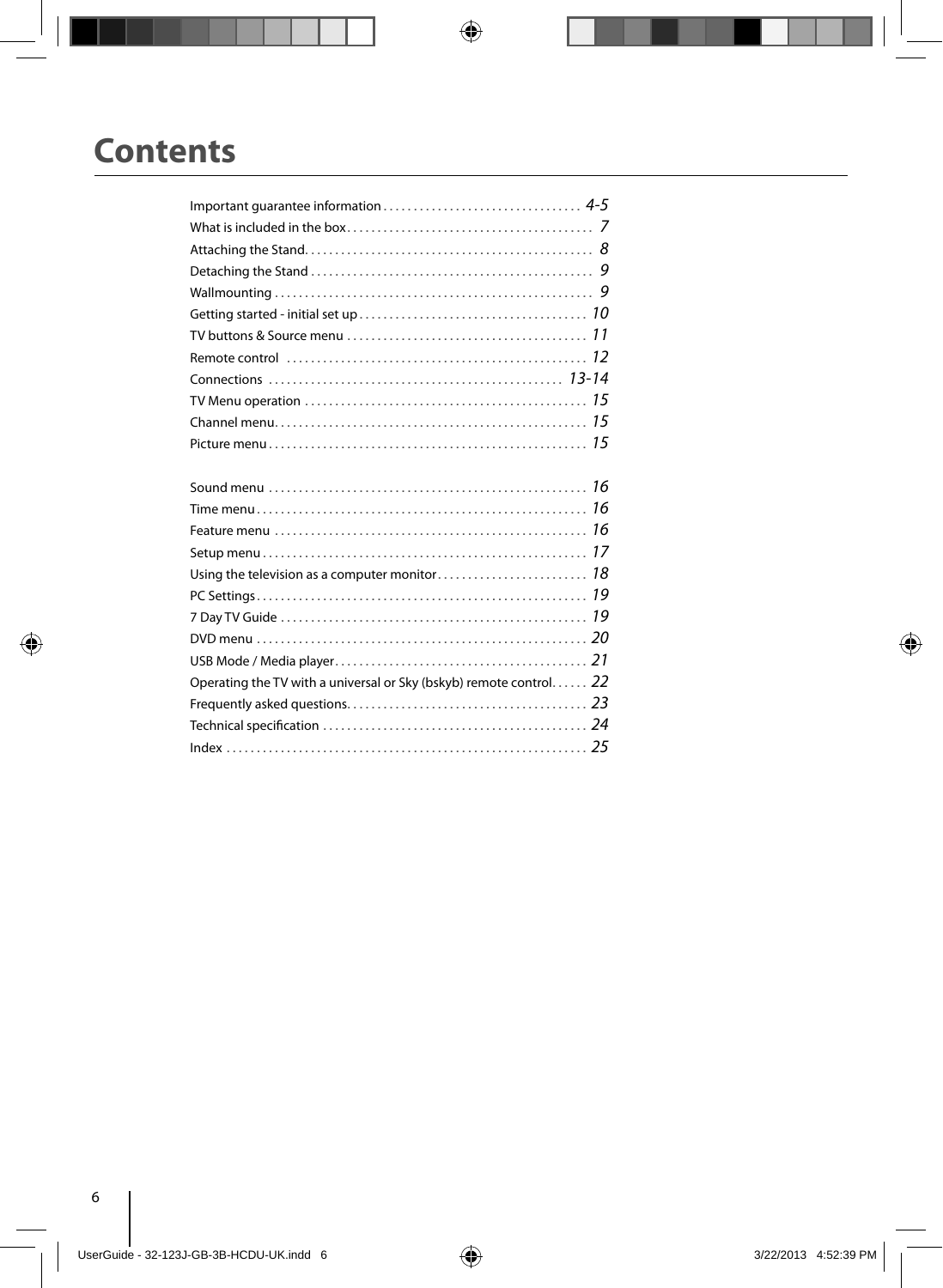## Accessories

Supply of this TV includes following parts:



Please save your packaging as you will need this in the event of warranty/service repair or support. We are unable to carry out warranty/service if you are unable to package it correctly. The safest way to package your item in the event of warranty/service repair is in it's original box/packaging.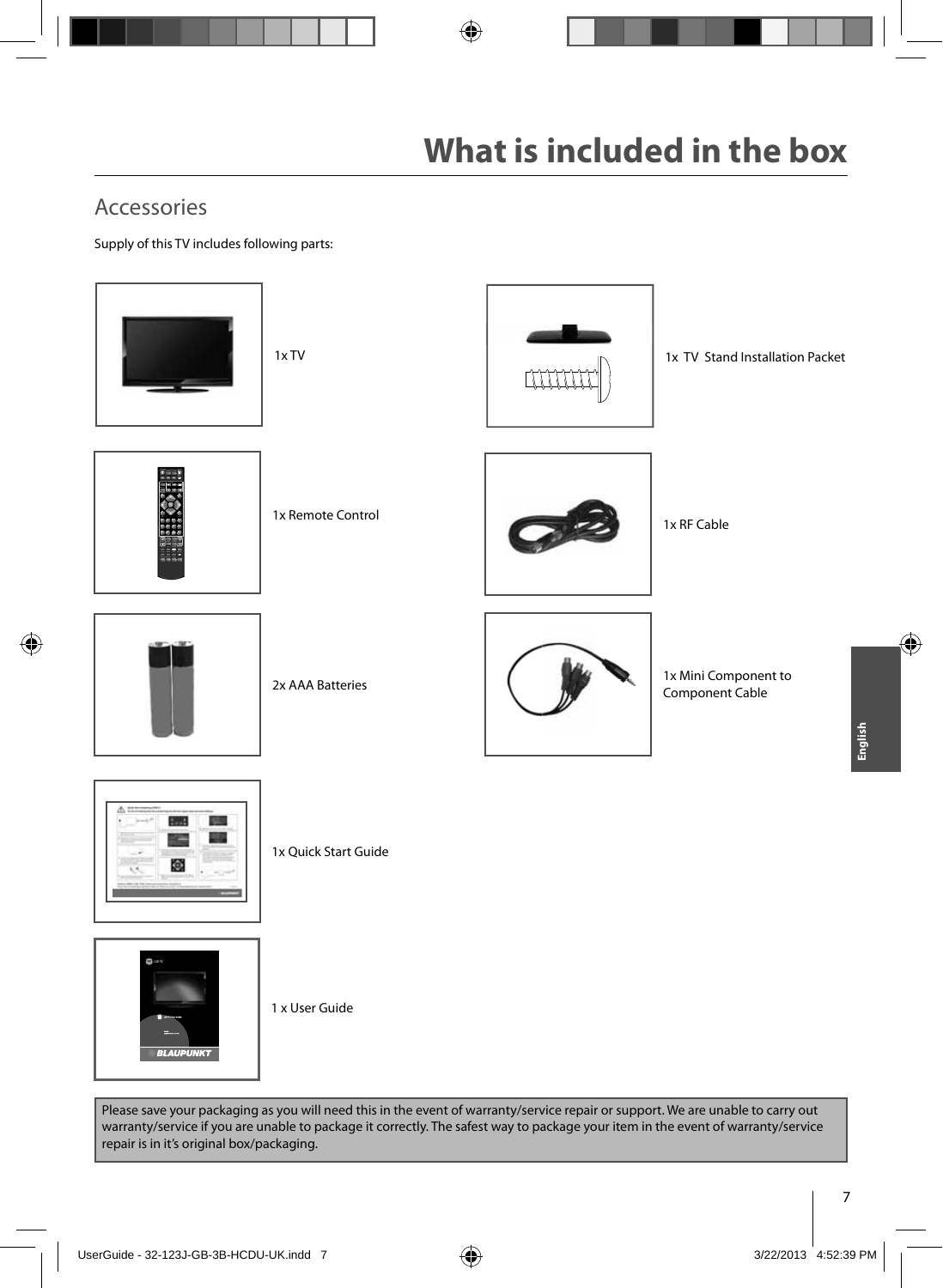# **Attaching the stand**

## **Attaching the Stand**

To complete the stand installation you will need a Phillips screw driver.

Place the TV set on a flat and clean surface with the panel facing downwards to avoid damage.





**(fig.1)** Attach the stand neck to the rear of the TV set. **(fig.2)** Secure the neck to the TV using the  $4 \times 5T(4 \times 14)$ screws provided.





**(fig.3)** Attach the stand base to the neck. (**fig.4)** Secure the base to the neck using the 4 x ST(4x16) screws provided.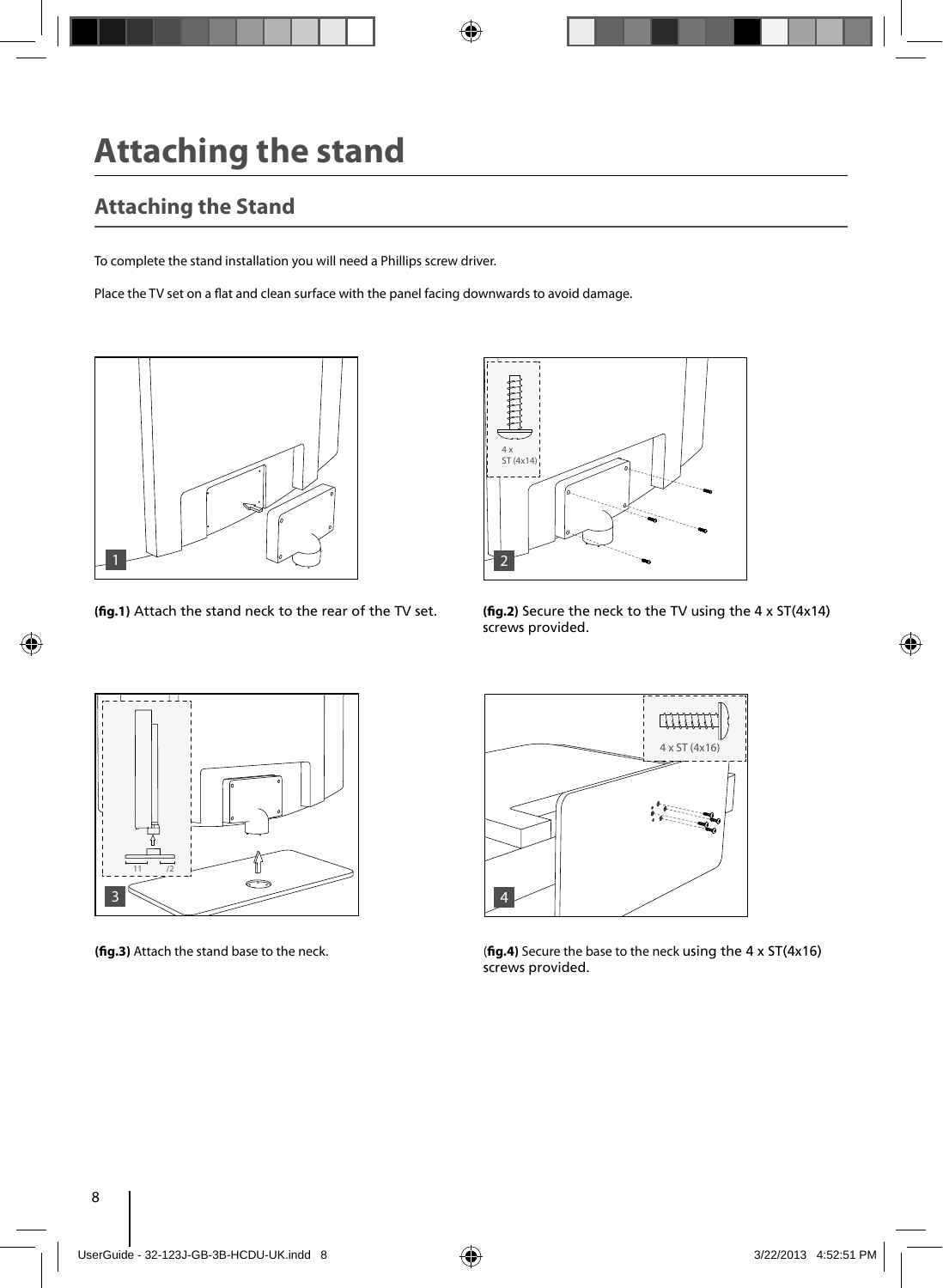### **Detaching the Stand**

To detach the stand please remove the 4 screws highlighted below and remove the stand from the rear of the TV set.



### **Wall mounting the TV**

- 1. Remove the four screws
- 2. The wall mount can now be easily attached to the mounting holes on the rear of the TV. These holes are indicated in the picture below.



For optimum viewing, if wall mounting the TV higher than eye level, the TV should be tilted downwards so that the TV's screen is 'face on'. See fig 1 and 2

Important - If you mount this television on the wall, use only the screws holes for wall mounting. Using other screws can cause irreparable damage to internal components.

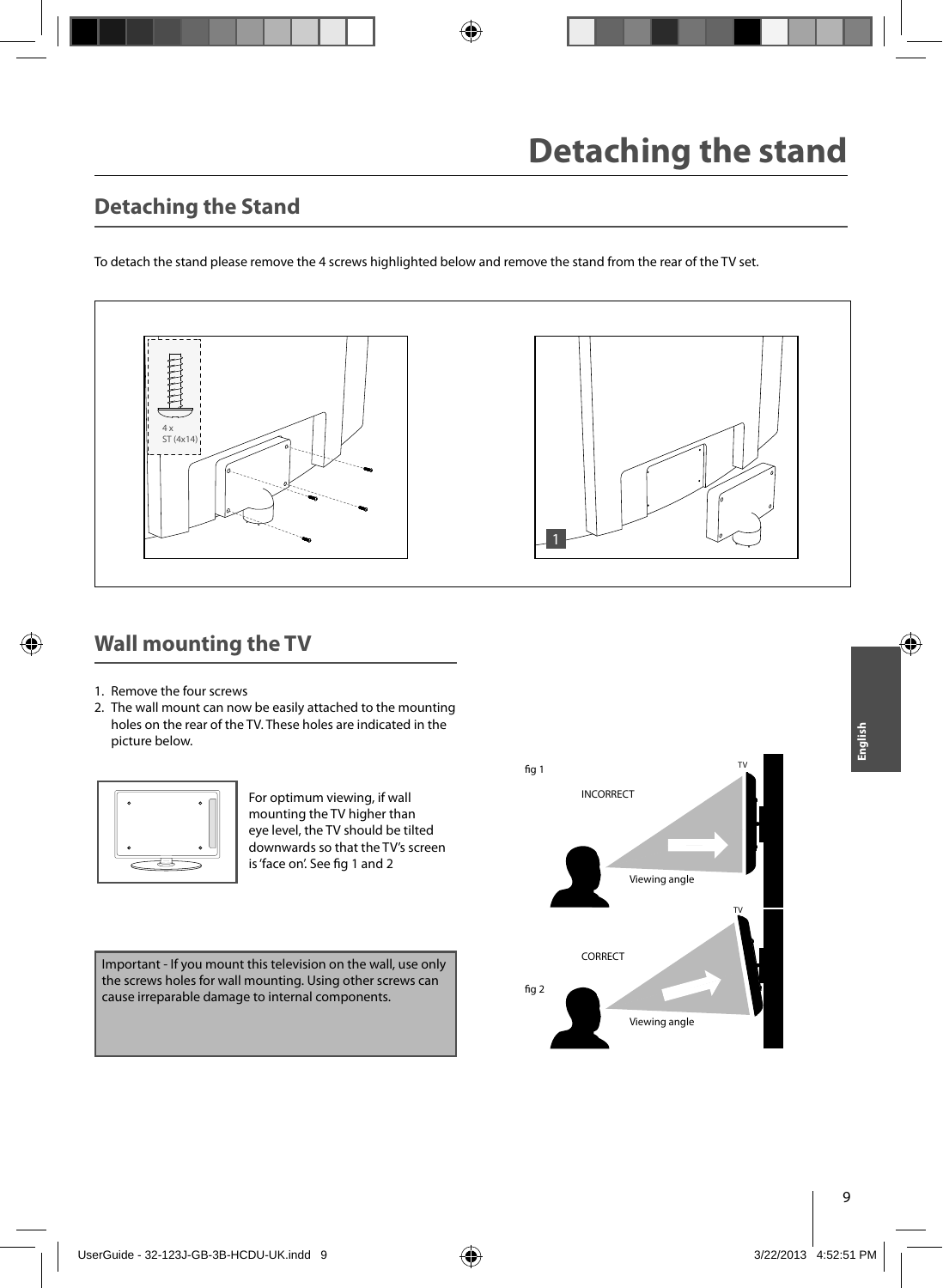# **Getting started - initial set up**

- 1. Using the RF cable supplied, connect the TV to the TV Aerial wall socket (Fig A).
- 2. Connect the power cable to the Electrical outlet (Fig B).



3. Turn on the device with marked ON/OFF switch



4. Insert the batteries supplied into the Remote control and press the Standby button to power on the TV.



### **How to connect a signal booster**

5. You will now be welcomed with the initial set-up screen. If it does not appear, on the remote control, please press [MENU] then 8-8-8-8 and the menu will appear. Press OK on the remote control and tuning will start.

| anguage            | English        |  |
|--------------------|----------------|--|
| Country            | UK             |  |
| <b>Environment</b> | <b>Ecohome</b> |  |

6. After tuning the following screen will appear.





If you are missing channels, the reason for this is likely to be signal strength, you should consider connecting signal booster and re-tuning the TV.

As part of our ongoing development to reduce power consumption, we have added an extra function to this Television called 'Ecohome' (you will see this during the first time installation set up). Power consumption using the Ecohome function is approximately 15% lower than some other modes. The picture brightness is reduced using the Ecohome function. If this function is not suitable for your viewing environment, you can select other modes as necessary. (Please note, 'Professional' mode is for optimum default picture settings, however, power consumption is approximately 15% higher than 'Ecohome' mode) Please refer to the user guide section 'Picture settings' in order to change the mode to one that maybe more suitable for your environment. There is also a shortcut button on the remote control called 'P-Mode' should you wish to change to another mode.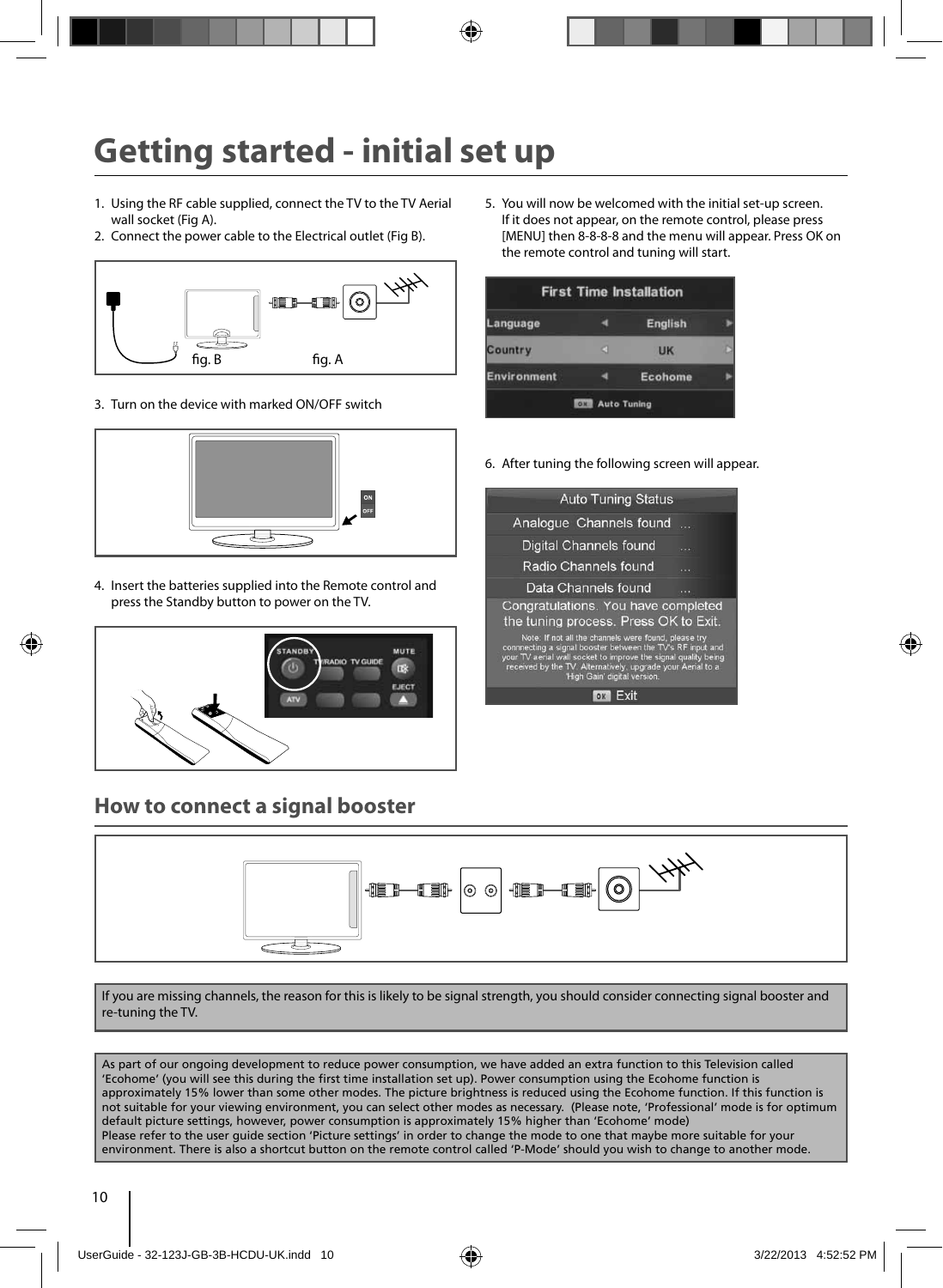# **TV buttons & Source menu**





|                | Eject                                |
|----------------|--------------------------------------|
| $\overline{2}$ | Play/Pause                           |
| 3              | Volume up and menu right             |
| 4              | Volume down and menu left            |
| 5              | Programme/Channel up and menu up     |
| 6              | Programme/Channel down and menu down |
| $\overline{7}$ | Displays Menu/OSD                    |
| 8              | Displays the input source menu       |
|                | <b>Standby Power On/Off</b>          |

### Choosing Mode Input/Source

To switch between the different input/connections.

a) Using the buttons on the remote control:

- 1. Press [SOURCE/ AV] The source menu will appear.
- 2. Press [▼] or [▲] to select the input you require.
- 3. Press [OK].

b) Using the buttons on the Television:

- 1. Press [SOURCE].
- 2. Scroll up / down using CH+/ CH- buttons to the input/ source you require.
- 3. Press Vol+ to change input/source to the one selected.

| <b>Input Source</b> |  |
|---------------------|--|
| <b>FREEVIEW</b>     |  |
| <b>ANALOGUE</b>     |  |
| <b>SCART</b>        |  |
| <b>COMPONENT</b>    |  |
| <b>VGA/PC</b>       |  |
| HDMI <sub>1</sub>   |  |
| HDMI <sub>2</sub>   |  |
| HDMI <sub>3</sub>   |  |
| <b>VIDEO</b>        |  |
| <b>USB MEDIA</b>    |  |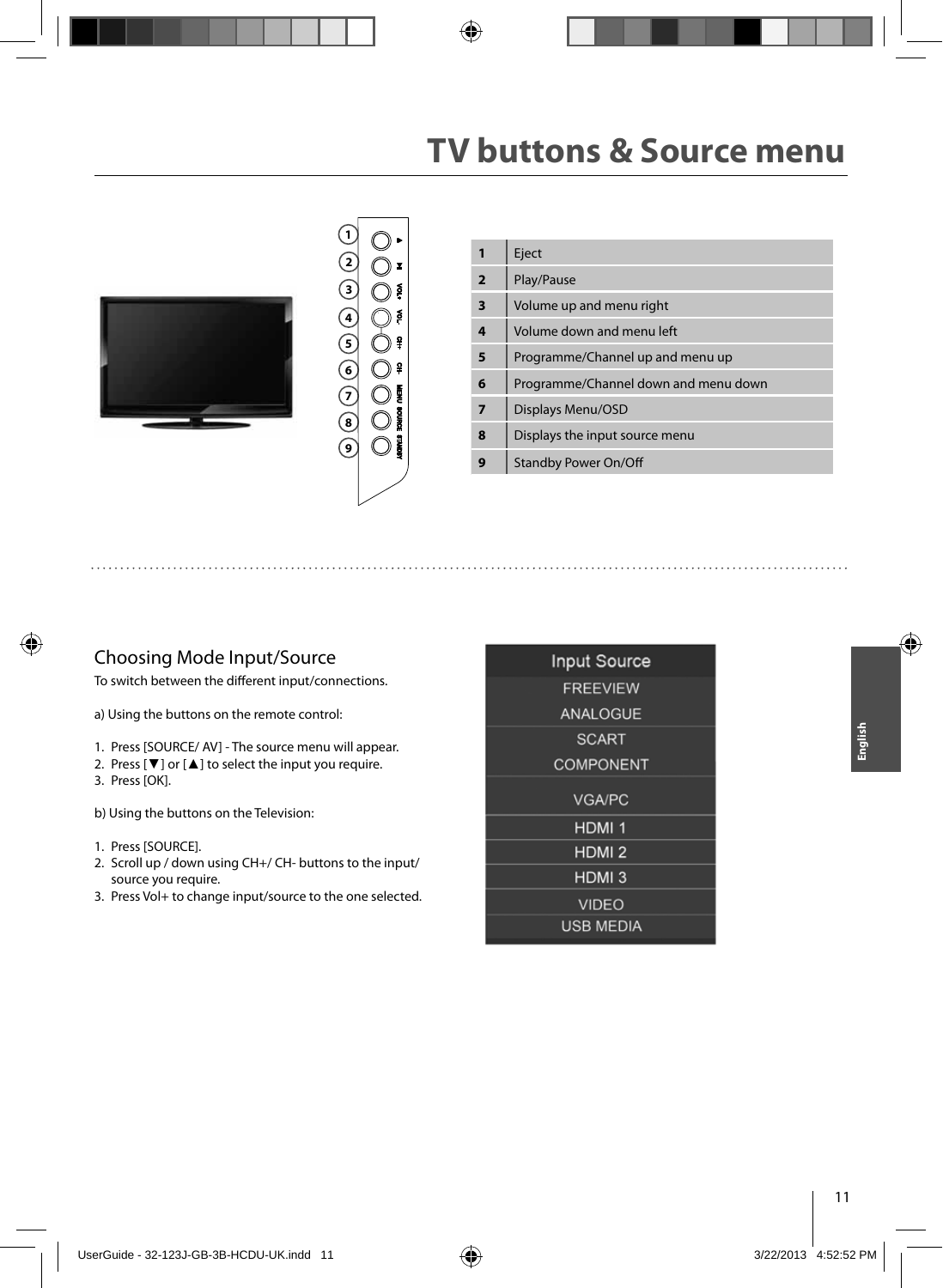## **Remote control TV with USB**

STANDBY - Switch on TV when in standby or vice versa 1 1 MUTE - Mute the sound or vice versa TV/RADIO - Switch to Freeview and switch between TV and radio in 7 Freeview mode TV GUIDE - Opens the 7 Day TV Guide (Freeview mode) ATV - Switch to analogue TV source USB - Switch to USB Source DVD - Switch to DVD source EJECT - Eject disc in DVD mode 2 S.MODE - Scrolls through sound mode options 2 P.MODE - Scrolls through picture mode options - To restart the current chapter To advance forward to the next chapter - To stop the playback 8 - To play in fast rewind mode  $\bullet$  To play in fast forward mode - To play/pause SOURCE/AV - To display the input/source menu 3 INFO - Press once for now/next channel information Press twice for programme information about current programme  $(A/\nabla/A)$  - Allows you to navigate the on-screen menus and adjust the system settings to your preference MENU - To display OSD menu EXIT - To exit all menus NUMBER BUTTONS - 0 – 9 to select a TV channel directly.  $\bigcirc$  - To return to the previous channel viewed FAV - To display favourites menu VOL ▲ / ▼ - To increase / decrease the sound level 4 SUBTITLE - To switch the dialogue at the bottom of the screen (on/off ) ASPECT - To switch the screen between the different picture formats AUDIO - To change the audio language (if available) SLEEP - Press repeatedly to cycle through the sleep options  $CH \triangle / \triangledown$  To increase or decrease the channel being watched g GOTO - DVD mode - To go to a specific chapter A-B Repeat - DVD mode - Press once to set point, press a second time to 4 return to point ANGLE - DVD mode - Select different angle of DVD (if available) л REPEAT - DVD/USB mode - To repeat playback 5 D.DIS - DVD mode - To display the current disc information ZOOM - DVD mode - To zoom in \*\*SIZE - Teletext mode - To change the display size in Teletext mode DISPLAY - To switch off the screen when listening to radio \*DVD SETUP/TEXT - DVD mode - To display the DVD setup menu 5 \*\*Teletext mode - To enter Teletext D.MENU/INDEX - DVD mode - To display the DVD disc menu \*\*Teletext mode - To display the index page \*TITLE/REVEAL - DVD mode - To display the DVD title menu \*\*Teletext mode - To reveal or hide the hidden words. HOLD - Teletext mode - Hold current page which is displayed \*\* Teletext function is only available in analogue

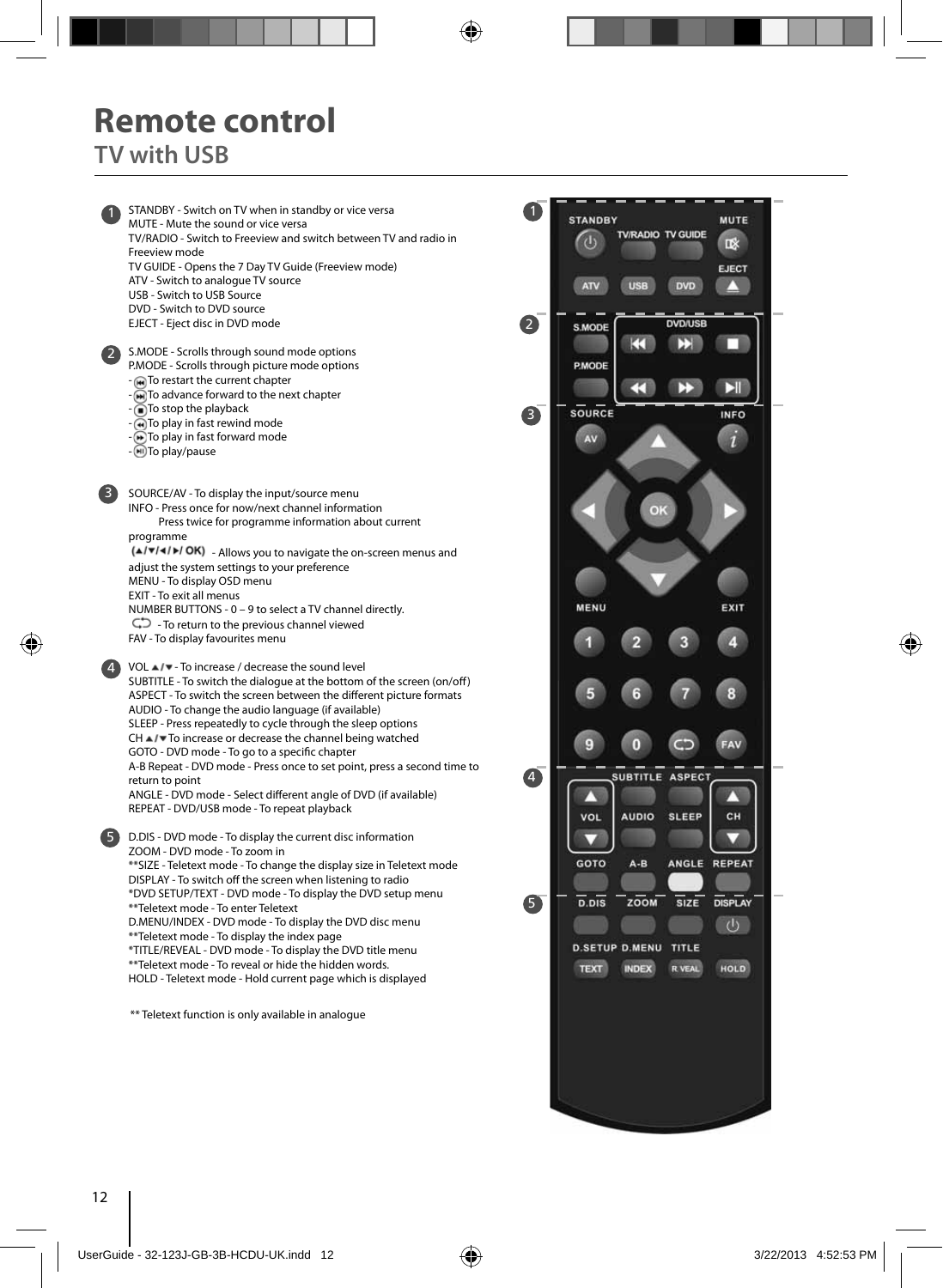### Connections

| 1                       | Video-CVBS          | Video Input & Audio input (Video<br>& YPbPr) | 8              | <b>COAX Audio Out</b>   | <b>Digital Coax Outpu</b> |
|-------------------------|---------------------|----------------------------------------------|----------------|-------------------------|---------------------------|
| $\overline{2}$          | <b>R/L Audio In</b> | R/L Audio Input                              | $\overline{9}$ | HDMI <sub>1</sub> in    | <b>HDMI</b> input         |
| $\overline{\mathbf{3}}$ | HDMI3 in            | <b>HDMI</b> input                            | 10             | HDMI <sub>2</sub> in    | <b>HDMI</b> input         |
| 4                       | <b>USB</b>          | Port USB                                     | 11             | <b>SCART</b>            | <b>SCART</b> input        |
| 5                       | <b>YPbPr</b>        | Component HD Input                           | 12             | <b>VGA(PC) Audio in</b> | 3.5mm PC Audio in         |
| 6                       | CI Card IN AV in    | Common Interface Module Input                | 13             | <b>VGA(PC) In</b>       | <b>VGA-PC input</b>       |
| 7                       | <b>EARPHONES</b>    | 3.5mm Earphone output                        | 14             | <b>RF</b> in            | RF / TV Aerial input      |

| Video Input & Audio input (Video<br>& YPbPr) | 8  | <b>COAX Audio Out</b>   | <b>Digital Coax Output</b> |
|----------------------------------------------|----|-------------------------|----------------------------|
| R/L Audio Input                              | 9  | HDMI <sub>1</sub> in    | <b>HDMI</b> input          |
| <b>HDMI</b> input                            | 10 | HDMI <sub>2</sub> in    | <b>HDMI</b> input          |
| Port USB                                     | 11 | <b>SCART</b>            | <b>SCART</b> input         |
| Component HD Input                           | 12 | <b>VGA(PC) Audio in</b> | 3.5mm PC Audio in          |
| Common Interface Module Input                | 13 | <b>VGA(PC) In</b>       | <b>VGA-PC input</b>        |
| 3.5mm Earphone output                        | 14 | <b>RF</b> in            | RF / TV Aerial input       |
|                                              |    |                         |                            |

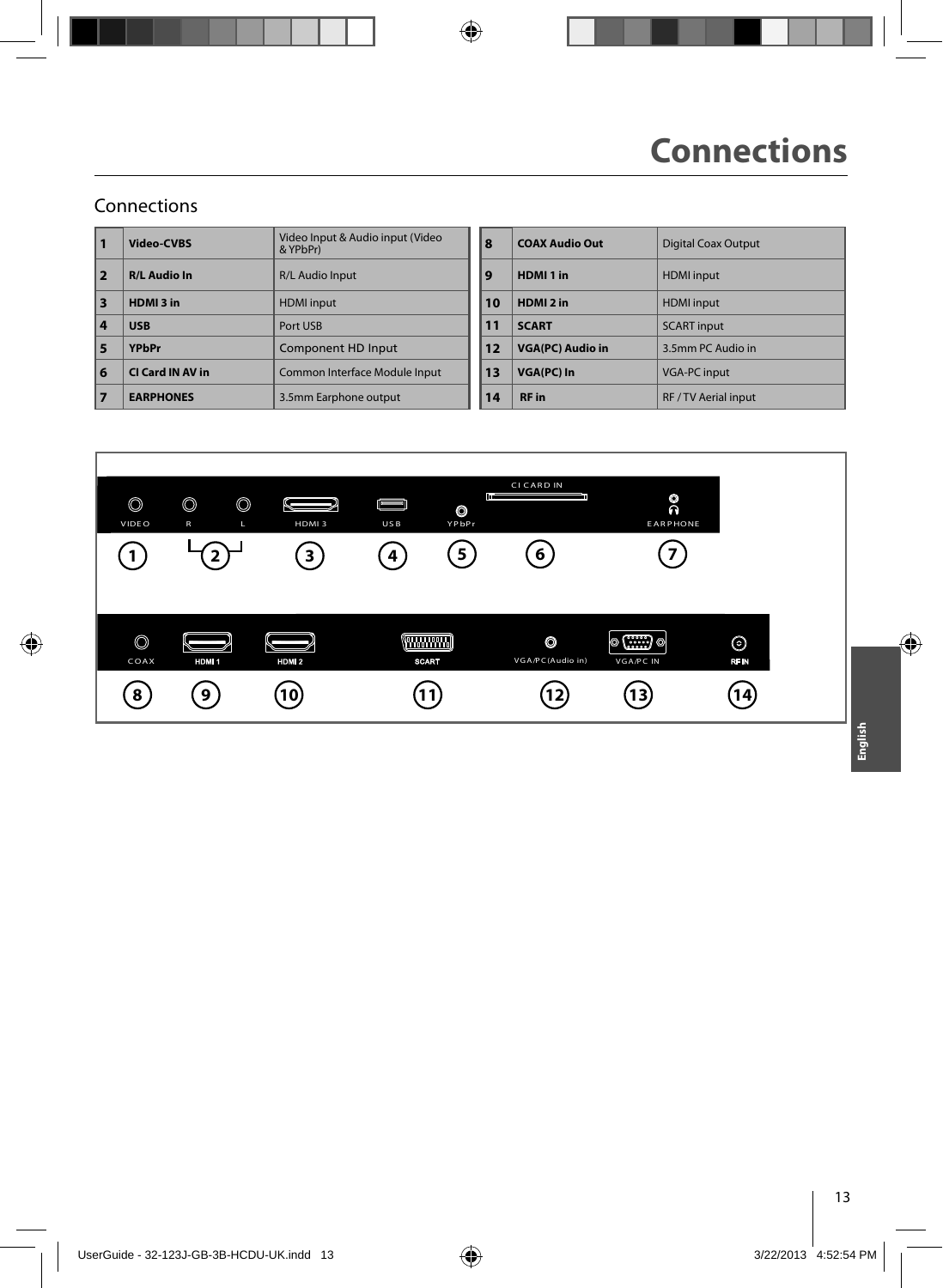### Connecting a DVD Player/Recorder, Video Recorder or Cable/Satellite Box

TVs Input/Source should be set to SCART.



### Connecting a Camcorder, Camera or Games Console

TVs Input / Source should be set to Video.



### Connecting a High Definition (HD) Device

Option 1 - via HDMI to HDMI cable

A HDMI cable can output both video and audio and enables you to enjoy digital-quality video and audio with minimal loss of quality.

TVs Input/Source should be set to HDMI.



Option 2 - via Component cable.

If you are supplied with a cable from the device which has RED, GREEN, BLUE, RED & WHITE connectors you must use included YPbPr to MINI YPbPr cable adaptor to connect via Component (for picture) and by phono cable (for sound). TVs Input / Source should be set to Component.

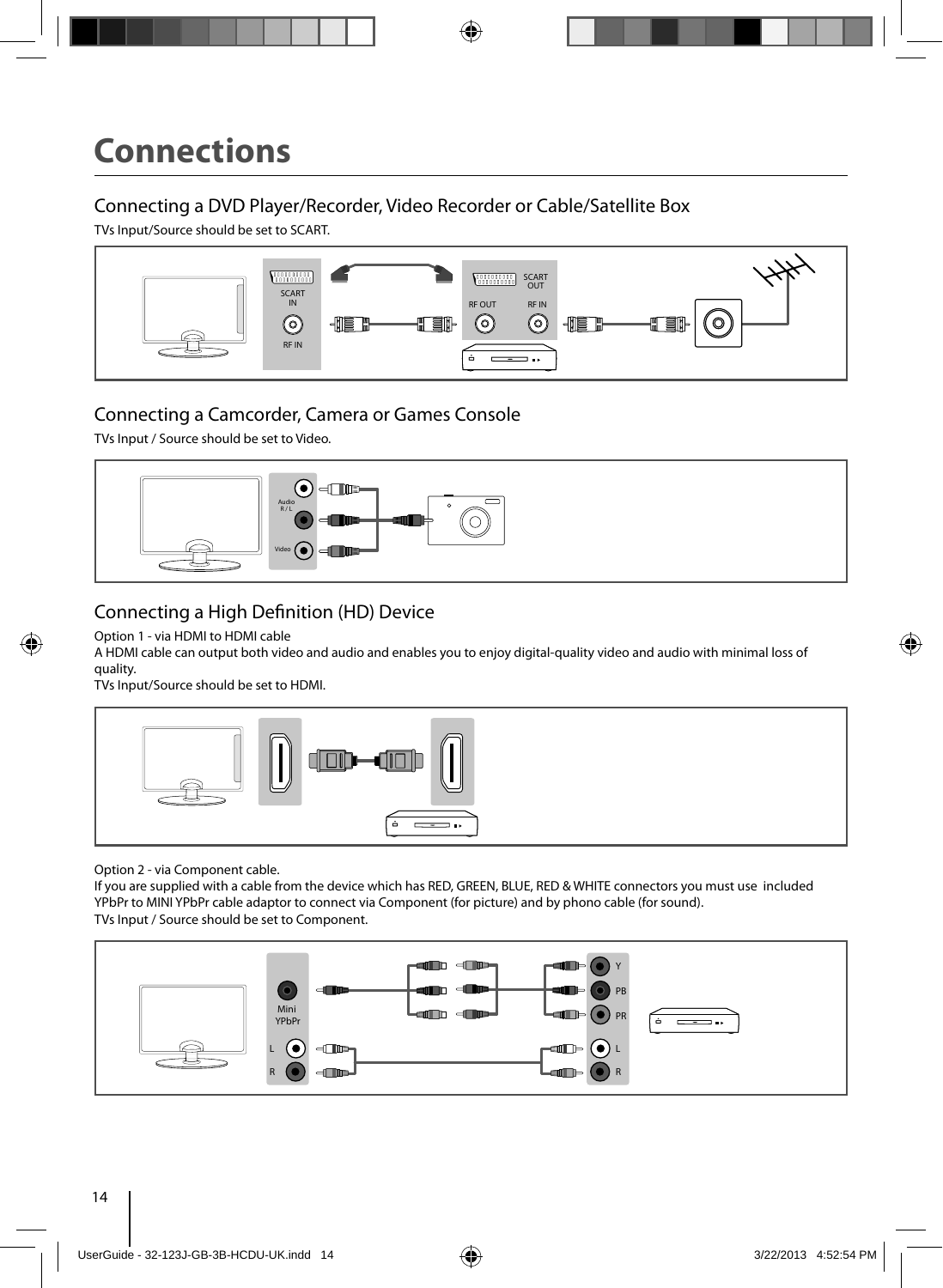### **TV Menu Operation**

To access this menu, press [MENU] button on the remote control. To enter a menu press [OK] If you wish to make changes to any



of the default settings, use the scroll (▲/▼/◀/►) buttons. To confirm any settings press [OK] button.

To exit this menu at anytime, press [EXIT] button.

## **Channel menu**



**Auto Tuning** - Allows you to retune the television for all digital channels, digital radio stations and analogue channels.

**ATV Manual Tuning** - Allows you to manually tune your analogue signal.

**Freeview Manual Tuning** - Allows you to manually tune your digital signal.

**Programme Edit** - Allows you to delete, skip and add favourite channels.

|           | Programme Edit        |            |
|-----------|-----------------------|------------|
|           | BBC1<br>п             | Lens.      |
|           | $2$ BBC <sub>2</sub>  | DV-        |
|           | TV1<br>л              | <b>TTT</b> |
|           | <b>Channel 4</b><br>п | 1079       |
|           | 5 five                | 1894       |
|           | 6 BBC3                | 100        |
|           | 7 BBC4                | $-004 -$   |
|           | B ITV2                | cent.      |
|           | 9 SKY1                | <b>DV</b>  |
|           | <b>10 SKY2</b>        | . pre-     |
| * Details |                       | Skia       |
|           | <b>O</b> at           |            |

**Schedule List** - Lists your programme reminders.

**Signal Information** - Displays signal strength and quality information.

**CI Information** - Pay per view services require a "smartcard" to be inserted into the TV. If you subscribe to a pay per view service the provider will issue you with a 'CAM' and a "smartcard". The CAM can then be inserted into the COMMON INTERFACE PORT (CI Card In).

### **Picture menu**

|         | ٠                | 딮 | л                                                                   | ര                                              | A | Ħ                                                      |  |
|---------|------------------|---|---------------------------------------------------------------------|------------------------------------------------|---|--------------------------------------------------------|--|
|         | <b>PICTURE</b>   |   | Contrast<br><b>Brightness</b><br>Colour<br>Tint<br><b>Sharpness</b> | Picture Mode<br>Colour Temp<br>Noise Reduction |   | Standard<br>50<br>50<br>50<br>50<br>50<br>Normal<br>On |  |
| ._ Move | <b>EE</b> Return |   | <b>EZ</b> Select                                                    |                                                |   | ton Ext                                                |  |

**Picture Mode** - Choose from the following presets.

| Standard | Default settings                                                                                                                                                                                                                                                                                                                     |
|----------|--------------------------------------------------------------------------------------------------------------------------------------------------------------------------------------------------------------------------------------------------------------------------------------------------------------------------------------|
| Dynamic  | Recommended settings for fast moving<br>pictures                                                                                                                                                                                                                                                                                     |
| Mild     | Set to be lighter in colour and less bright                                                                                                                                                                                                                                                                                          |
| Personal | Lets you manually alter all the settings                                                                                                                                                                                                                                                                                             |
| Ecohome  | Power saving mode which reduces the energy<br>used by up to 25% (by reducing the power to<br>the LED/LCD panel). In Ecohome mode, the<br>TV will switch itself to Standby mode after<br>4-5 hours in the event that the TV buttons or<br>remote control buttons are not pressed (see<br>the time menu to de-activate this function). |

**Contrast** - Switch the balance between black and white. **Brightness** - Increase or decrease the brightness of the picture. **Colour** - Increases the colour from black and white.

**Tint** - Lets you increase or decrease the level of tint within the picture.

**Sharpness** - Increase or decrease the sharpness of the picture.

**Colour Temperature** - Choose from the following presets.

| Normal | Default settings                   |
|--------|------------------------------------|
| Warm   | Increases red within the picture   |
| Cool   | Increases blue within the picturew |
|        |                                    |

**Noise Reduction** - Choose from the following presets.

| Ωff     | Turns noise reduction off  |
|---------|----------------------------|
| Low     | Minor system adjustment    |
| Middle  | Medium system adjustments  |
| High    | Maximum system adjustments |
| Default | Default settings           |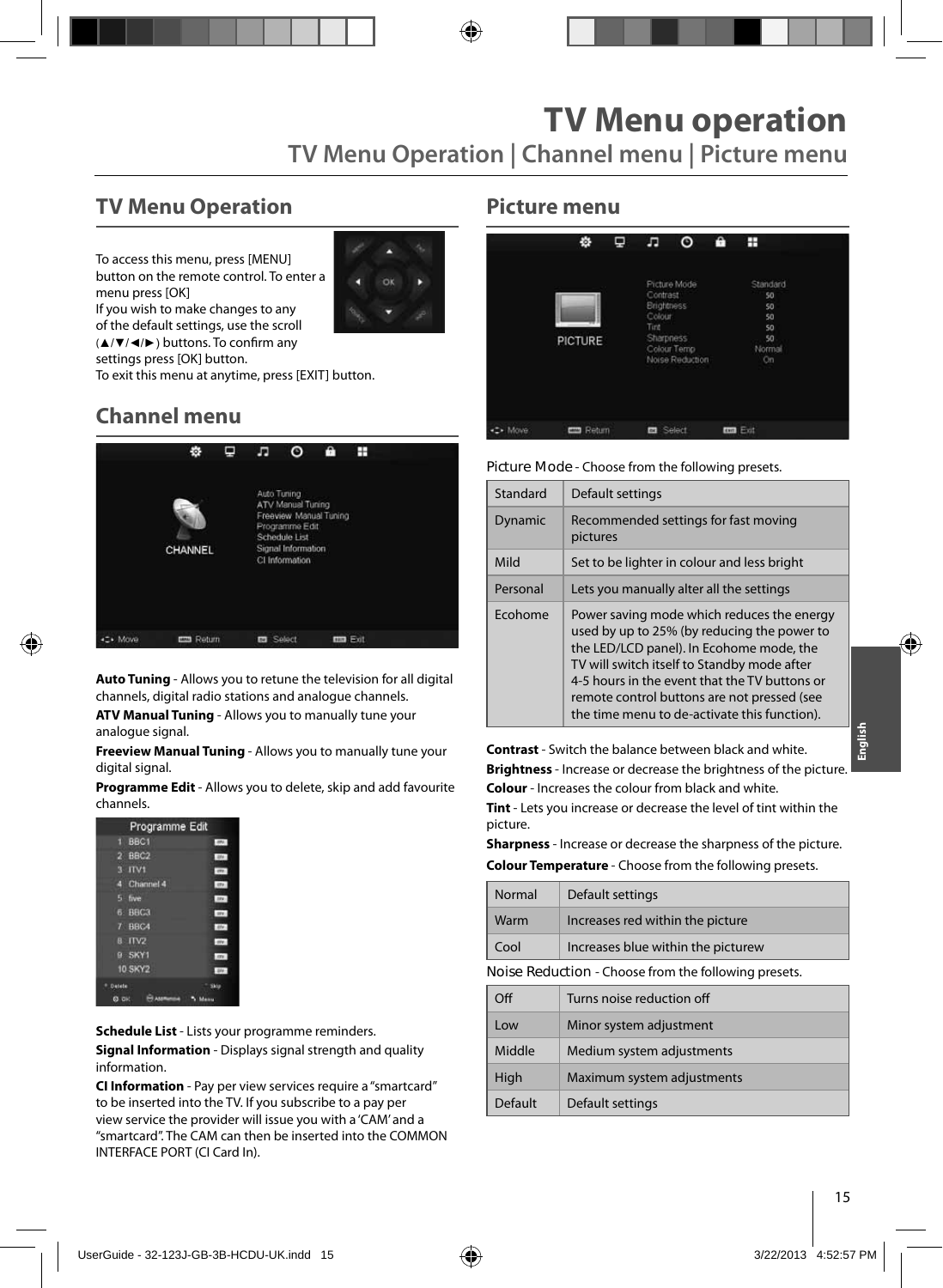## **TV Menu operation Sound menu | Time menu | Feature menu**

### **Sound menu**

|         | 餋                 | Φ | Æ                                              | O                                                 | A | Ŧ                                              |  |
|---------|-------------------|---|------------------------------------------------|---------------------------------------------------|---|------------------------------------------------|--|
|         | SOUND             |   | Treble.<br><b>Bass</b><br>Balance<br>AD Switch | Sound Mode<br>Auto Volume Level<br>Digital Output |   | Standard<br>50<br>50<br>50<br>On<br>Auto<br>50 |  |
| C+ Move | <b>ESS Return</b> |   | 0 <sub>z</sub>                                 | Select                                            |   | m Ext                                          |  |

**Sound Mode** - Choose from the following presets:

| Standard      | Default settings                        |
|---------------|-----------------------------------------|
| <b>Music</b>  | Emphasises music over voices            |
| Movie         | Provides live and full sound for movies |
| Personal      | Selects your personal sound settings    |
| <b>Sports</b> | Emphasises sound for sports             |

Tip: Treble and bass levels can only be adjusted when the sound mode 'Personal' is selected.

**Treble** - To adjust the amount of high frequency within the sound.

**Bass** - To adjust the amount of low frequency within the sound. **Balance** - To switch the sound between the left and right speakers.

**Auto Volume Level (AVL)** - When 'on' is selected, the volume will stay at a constant level regardless of input/source.

**Digital Output** - This is the digital COAX Audio output. Choose from the following options:

| $\Omega$   | Default settings                                                                                                                                                   |
|------------|--------------------------------------------------------------------------------------------------------------------------------------------------------------------|
| Auto       | <b>Emphasises music over voices</b>                                                                                                                                |
| <b>PCM</b> | Select this option if you are connecting to a<br>Stereo Hi-fi via coax cable (Pulse-code<br>modulation (PCM) is a digital representation<br>of an analogue signal) |

**AD Switch**- This allows the user to turn AD (Audio Description) on or off (Audio Description is a service available on certain programmes. It provides a description of what is happening during the selected programme for a person who is visually impaired)

#### **Time menu**

|          | ۰             | Φ | F                                                      | o                           | ê | H                                                                  |  |
|----------|---------------|---|--------------------------------------------------------|-----------------------------|---|--------------------------------------------------------------------|--|
|          | TIME          |   | Clock<br>Off Time<br>On Time<br>Time Zone<br>OSD Timer | Sleep Timer<br>Auto Standby |   | 04/Aug 10:00<br>Off<br>Off<br>Off<br>Off<br>Off<br>30 <sub>8</sub> |  |
| +2+ Move | <b>Return</b> |   | or                                                     | Select                      |   | <b>Time</b> Exit                                                   |  |

**Clock** - Set the date and time.

**Off Time** - Allows you to set a specific time for your TV to turn off.

**On Time** - Allows you to set a specific time for your TV to turn on, the channel it will then display, the source it will be on and also the volume. This function can then be toggled to repeat every day or a certain day.

**Time Zone** - Change your current time zone

**Sleep Timer** - Lets you set the sleep timer so the television automatically switches off after a set amount of time. Off -> 10min -> 20min -> 30min -> 60min -> 90min -> 120min -> 180min -> 240min.

Auto standby - Toggle the Function on and off.

**OSD Timer** - Lets you adjust the amount of time the On Screen Menu stays on the screen before disappearing

### **Lock Menu**



**System Lock** - Allows you to lock or unlock the menu. You will be asked to enter a 4 digit password use the **◄** button to quit the password input. Use the **►** button to clear. Default password is 0000.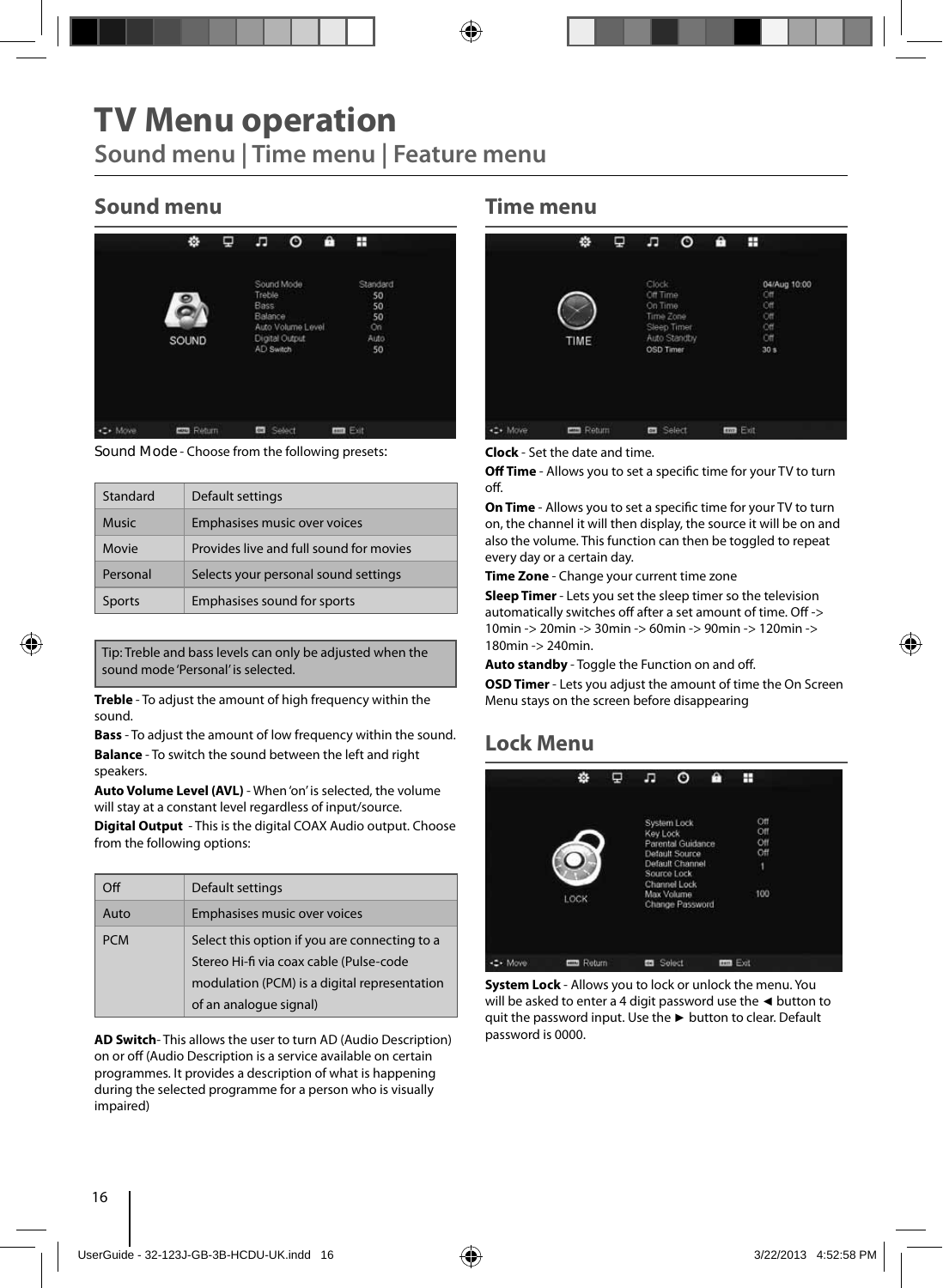## **TV Menu operation Setup menu**

**Key Lock** - Allows you to lock the buttons on the side of the TV set

**Parental Guidance** - Allows you to set the rating to block certain content based on age information

**Default Source** - Allows the user to set the default source. The default source is the source the TV starts on when first switched on

**Default Channel** - Allows the user to set a channel as the default channel on the Digital source. The default channel is the channel the TV starts on when first switched on

**Source Lock** - Allows you to lock the source menu

**Channel Lock** - Allows you to lock certain channels manually **Max Volume** - Allows you to adjust and set the maximum

volume **Change Password** - Allows you to change the password

### **Setup menu**



**language** - Allows you to change the language of the menu. **TT Language** - Encoding settings for the proper display of

teletext characters

**Audio language** - Allows the user to change the audio language

**Subtitle Language** - Allows the user to change the subtitle language

**Hearing Impaired** - This allows the user to turn on the Hearing Impaired function, this produces subtitles on the screen which provide a description of what is happening during the selected program.

**Aspect Ratio** - Within the EU the picture format varies depending on the channel/broadcast. There are a number of different options to best meet your needs.

**Auto** - Automatically displays the best picture format. So the picture is in the correct position. May have black lines at the top/bottom and/or sides.

**Original** - Will display the picture from the broadcaster without any change.



**Zoom** - The picture is the correct proportion but zoomed in to fill the screen.

**4:3** - Displays the 4:3 picture in its original size. Side bars are shown to fill the 16:9 screen.

**16:9** - Fills the screen with a regular 16:9 signal and the 4:3 signal will be streched to fill the screen.



**14:9** - Displays the 14:9 picture in the correct proportion. As a result side bars are shown on the screen.

**Blue Screen** - Changes the background when there is no input between clear and a blue background (Only available on some sources).

#### **Reset:**

**Reset Menu System -** This resets the menus to factory settings.

**Reset TV Channels** - This clears all the TV channels from the television.

**Software Update (USB)** - From time to time we may release new firmware to improve the operation of the television (available to download). This menu lets you install the new software/firmware onto the television. Further details of how to do this will be issued with the firmware. Contact the helpline or refer to the 'product support' section of the website. \* after proper software update, remove USB device from TV and delete softwares from USB device.

**HDMI CEC (Consumer Electronic Control)** - Allows HDMI devices to control each other and allows the user to operate multiple devices with one remote control. (only available with compatible devices)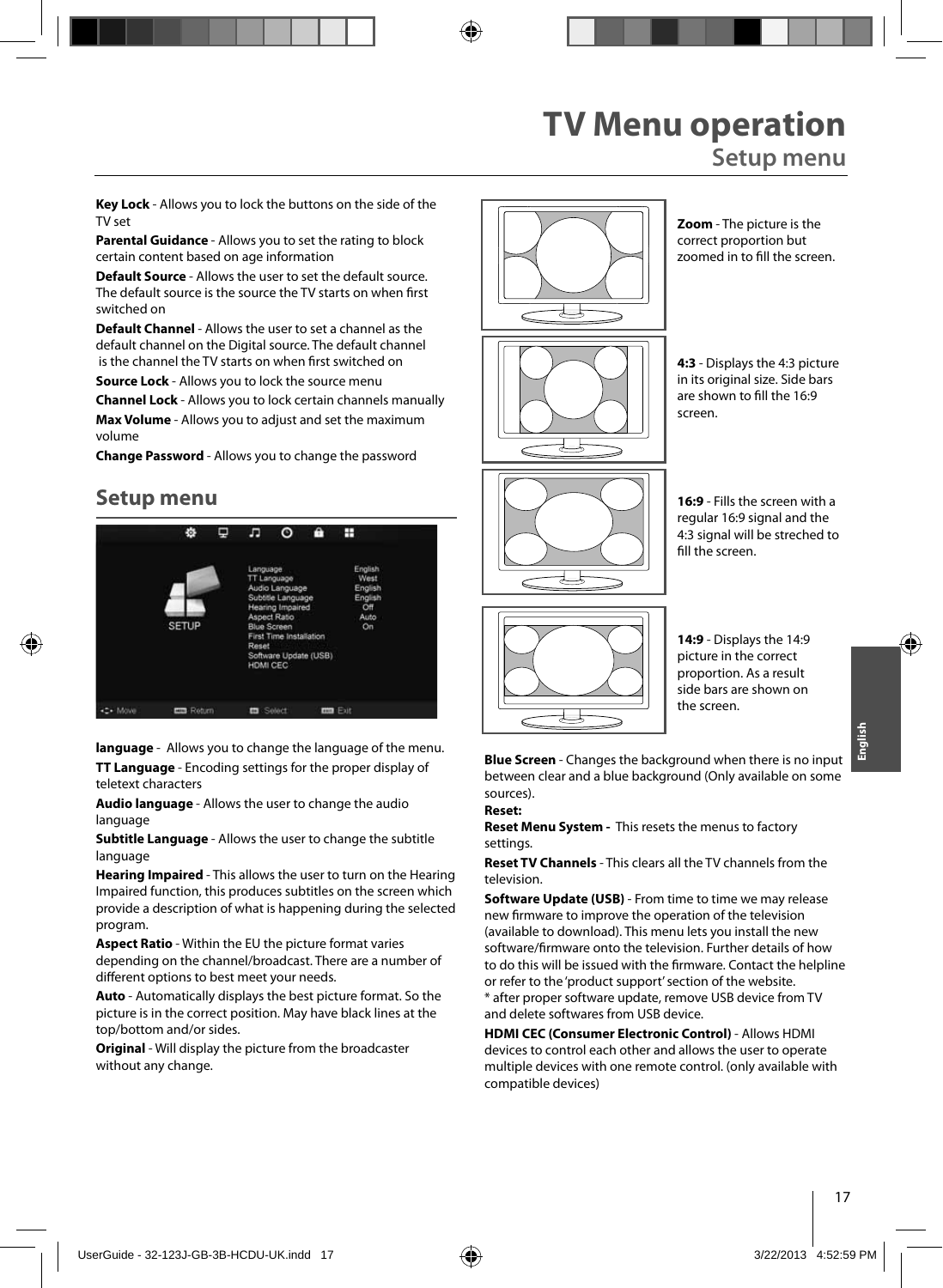# **TV Menu operation Using the television as a computer monitor**

IMPORTANT – Before connecting the computer to the television you must ensure the computer settings are correct for the television. You MUST do this using your old monitor.

How to set up for Windows XP, Windows Vista & Windows 7 (connecting via VGA cable to the TV).

- 1. Switch on your computer.
- 2. When finished booting up right click your mouse anywhere on the screen.
- 3. Left click your mouse on Properties/ Personalise.
- 4. Left click your mouse on Setting/Display Settings. Ensure the screen resolution is set to what is shown in the technical specifications section toward the rear of this user guide. To correct the resolution to that of the television move the slider.
- 5. Left click your mouse on Advance/Advanced Settings and left click on Monitor.
- 6. Left click on the drop down for Screen refresh rate and select 60 Hertz, if you experience picture noise or 'flickering', select 50 hertz or 70 hertz.
- 7. Click on Apply, then click Yes and the settings will be saved.
- 8. Now switch off your computer and connect the television (as shown).
- 9. Switch on the TV, select the input/source to VGA/PC and re-start your PC.

### **Connecting a Laptop**

In addition to the above if you are connecting a laptop to the television you will also need to activate the VGA connection on the laptop. This can vary based on the brand of laptop you have, on many brands/models, it is as per below.

- 1. Connect the laptop to the television.
- 2. On the Laptop push buttons The screen will now switch to the television.



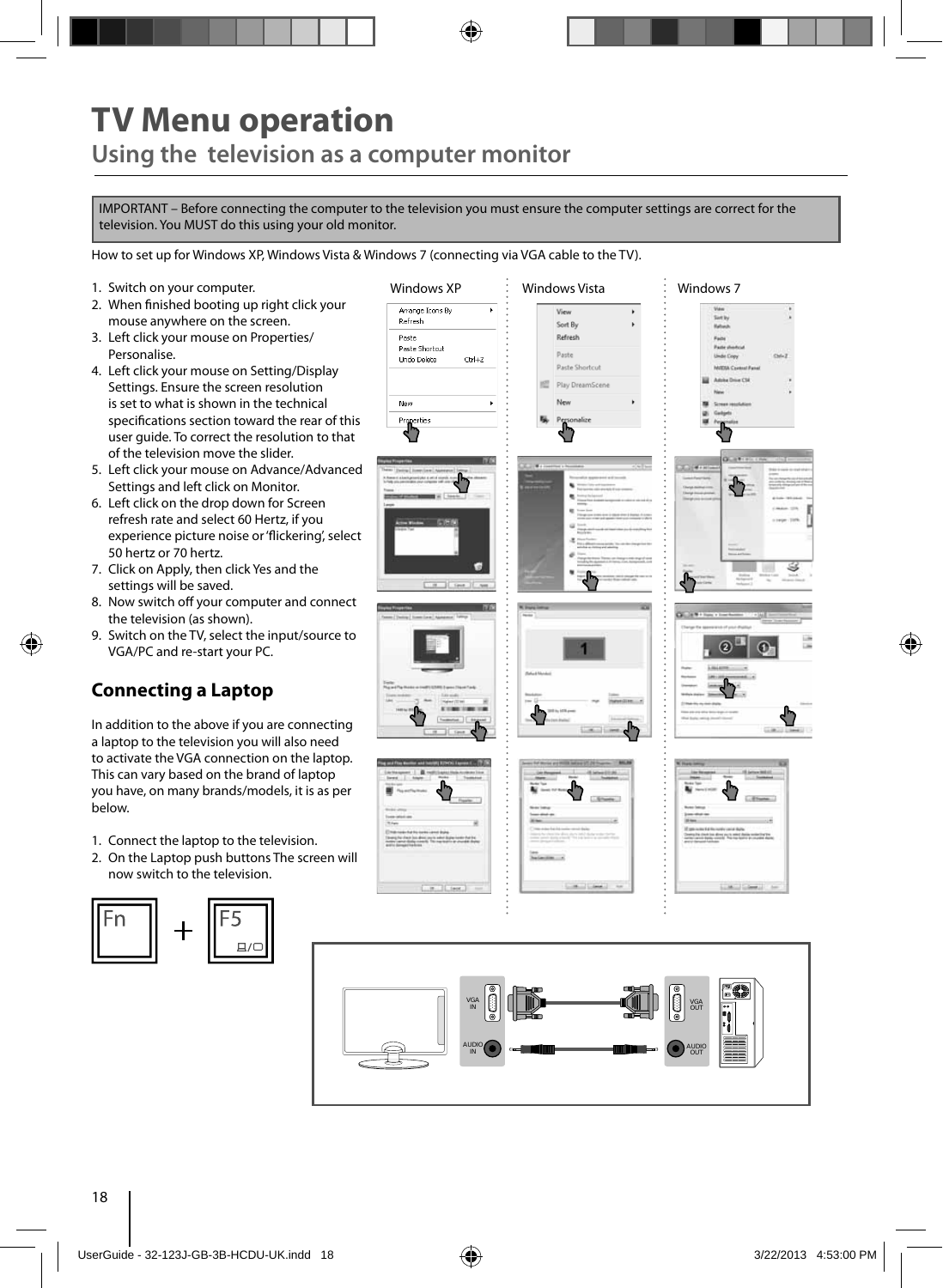### **PC Settings**



**Auto Adjust** - Lets you automatically confi gure the television to be used as a computer monitor

**H Offset** - Changes the horizontal position of the picture

**V Offset** - Changes the vertical position of the picture

**Size** - increase picture size

**Phase** - To adjust delay time of phase in order to reduce the noise of picture

**Position Reset** - Changes back to the original settings

Tip: If the computer is left in-active for a period of time, the television will switch into a 'sleep' state (the screen  $\vert$  will power off to save power). To switch back on press the **Postandby button. Position Reset in the original settings** 

### **7 Day TV Guide**

|                  |                                                                                                                                                                                                                                                                                                                         | 7 Day TV GUIDE                 |                                 |
|------------------|-------------------------------------------------------------------------------------------------------------------------------------------------------------------------------------------------------------------------------------------------------------------------------------------------------------------------|--------------------------------|---------------------------------|
| Season 2         | 10 Years Younger: The Challenge<br>Support worker Janice Cassidy's lifestyle of long working hours and a penchant for tanning<br>has taken its toll, while the stress of bringing up two daughters and heavy smoking has<br>affected interior designer Shere Morady. Surgeon Jan Stanek and the team set out to provide |                                |                                 |
|                  |                                                                                                                                                                                                                                                                                                                         |                                | 04 Aug 2010 10:42               |
| BBC <sub>1</sub> | 05:00-06:00                                                                                                                                                                                                                                                                                                             |                                | 10 Years Younger: The Challenge |
| BBC <sub>2</sub> | 06:00-06:30                                                                                                                                                                                                                                                                                                             | The Simpsons                   |                                 |
| ITV1             | 06:30-07:00                                                                                                                                                                                                                                                                                                             | Hollyoaks                      |                                 |
| Channel 4        | 07:00-08:00                                                                                                                                                                                                                                                                                                             | Channel 4 News                 |                                 |
| five             | 08:00-09:00                                                                                                                                                                                                                                                                                                             |                                | How to Look Good Naked          |
| BBC <sub>3</sub> | 09:00-10:00                                                                                                                                                                                                                                                                                                             |                                | Newlyweds: The One Year Itch    |
| BBC4             | 10:00-11:15                                                                                                                                                                                                                                                                                                             | <b>Big Brother</b>             |                                 |
| ITV <sub>2</sub> | 11:15-11:45                                                                                                                                                                                                                                                                                                             | The Big Bang Theory            |                                 |
| * Record         | Remind                                                                                                                                                                                                                                                                                                                  | Prev.Day<br><b>Chaire View</b> | Next Day<br><b>O</b> Diretay    |

TV Guide is available in Digital TV mode. It provides

information about forthcoming programmes (where supported by the Digital channel). You can view the start and end time of all programmes and on all channels for the next 7 days and set reminders.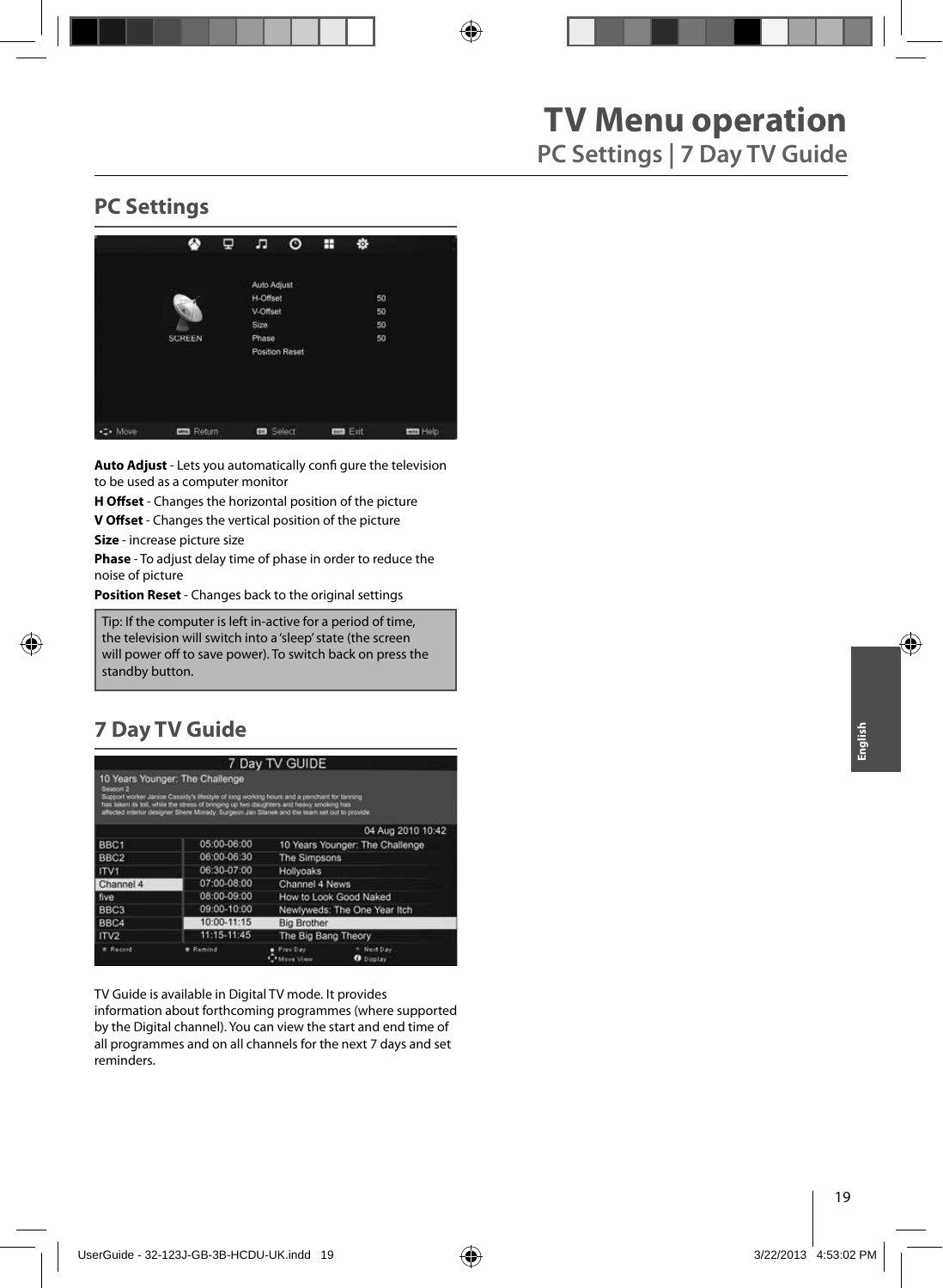## **TV Menu operation DVD Menu**



**TV Display** - Choose from the following options

| 16:9              | Full screen picture format                   |
|-------------------|----------------------------------------------|
| 4:3               | PS Traditional picture format, often used on |
| Pan scan          | old film                                     |
| 4:3               | LB Traditional picture which has been        |
| <b>Letter box</b> | adapted for widescreen                       |
| Wide              | Widescreen picture format                    |

**TV Type** - Choose from the following options

| <b>PAL</b>  | The standard for discs from UK/Europe, most<br>of Asia, Australia etc |
|-------------|-----------------------------------------------------------------------|
| Multi       | The standard for discs from UK/Europe,<br>most of Asia, Australia etc |
| <b>NTSC</b> | Normally used for discs from North America,<br>Japan etc              |

**Default** - This option allows you reset all DVD settings to factory settings

**Downmix** - Choose from the following options

| <b>LT/RT</b> | Converts from multi-channel sound to<br>mono   |
|--------------|------------------------------------------------|
| stereo       | Converts from multi-channel sound to<br>stereo |

**Dynamic Range** - This is the difference between the quietest and loudest sounds. This setting works only with DVD discs recorded in Dolby digital.

| Full             | Set this to listen with the range recorded on<br>the disc                                 |
|------------------|-------------------------------------------------------------------------------------------|
| 3/4              | Set this to listen with a range<br>equivalent to a normal television                      |
| 1/2              | Set this to listen with a smaller<br>difference between the maximum<br>andminimum volume  |
| 1/4              | Set this to listen with a smaller difference<br>between the maximum and minimum<br>volume |
| OFF              |                                                                                           |
| <b>Dual Mono</b> |                                                                                           |

| Stereo   | Outputs 2 channels of sound both left and<br>right                  |
|----------|---------------------------------------------------------------------|
| Mono L   | Outputs left side sound                                             |
| Mono R   | Outputs right side sound                                            |
| Mix mono | Outputs a single channel of sound but mix<br>between right and left |

#### **Tip:**

This TV/DVD player is pre-set to play Region 2 DVDs. In the event you wish to use the TV/DVD in another country that uses different region discs, please visit www.skymediauk.co.uk. Select 'Product Support', 'Changing Region'.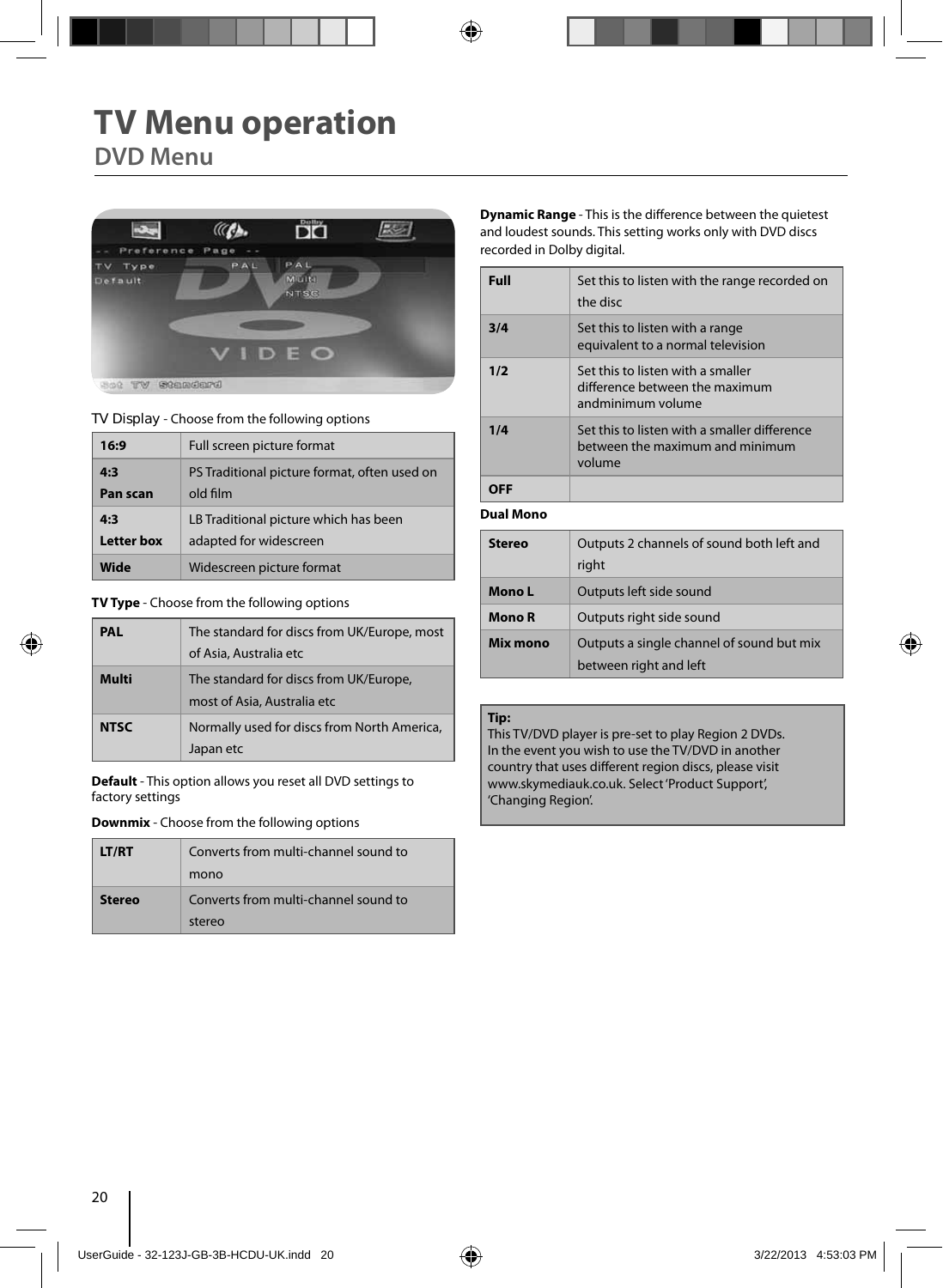## **USB mode / Media player**

USB mode offers playback of various different types of content that you have saved on your USB Memory Stick.

Please refer to technical specification page for compatible file types

On switching to USB source the above menu screen will appear. The content will be divided into Photo, Music, Movie and Text based on file type.



You can navigate through the menus using the scroll ▲/▼/◀/▶buttons. To confirm the item you wish to play/view press [OK] button.



You can now access the item. Press OK to view.



Select the drive you require. (If your drive only has 1 partition you will only see 1 item).



While viewing you control the item using or by pressing ( i ) and using  $\triangle$ /▼/◀/► and (OK) shown in fig (1) below

Fig (1)

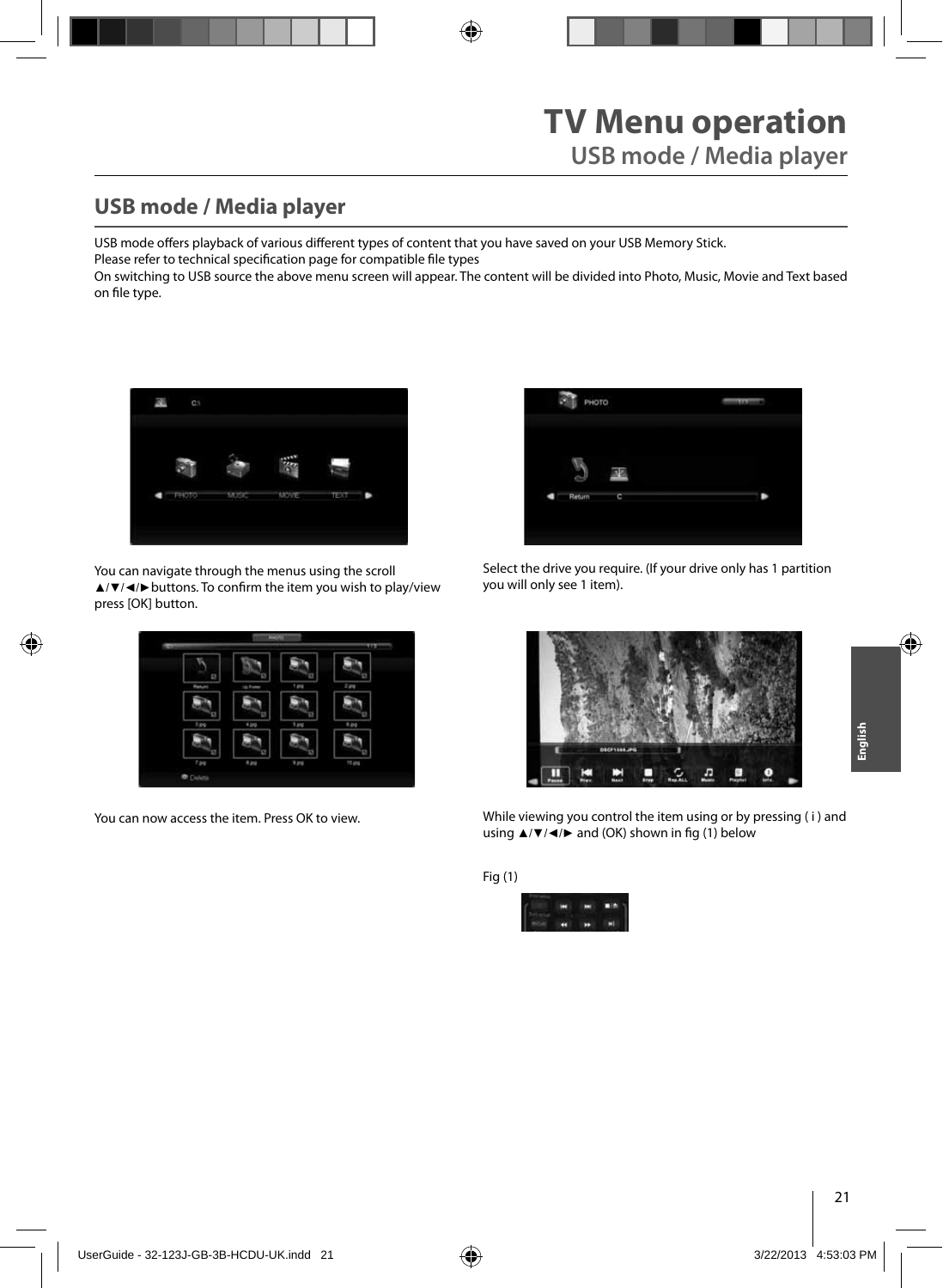# **OPERATING THE TV WITH A UNIVERSAL OR SKY (BSKYB) REMOTE CONTROL**

### **Option 1) Connecting your TV to your Sky box (when both the TV and Sky Box are located in the same room)**

Depending on your Sky Box & TV model, connect either by SCART or HDMI cables (available separately)

If connecting by SCART, select the 'Input source' on the TV as SCART.

If connecting by HDMI, select the 'Input source' on the TV as HDMI (if the TV has more than 1 HDMI port, ensure you select the input source to match the HDMI numbered port on the rear of the TV)

If you wish to use your Sky remote to operate the TV's functions, you will need a Sky remote control (Revision 9 or later) and you will need to programme a 4 digit code into it. See bottom of this page.



### **Option 2) Connecting your TV to your Sky box (when your Sky box is located in a**  different room to the TV)

Please note, if you are adding a 'Magic Eye/TV Link' to your system so that you can use your Sky remote control to change the Sky channel in the room where the 2nd TV is located, please refer to the instructions included with the TV link/magic eye in order to ensure the RF or RF2 output on your Sky box is powered on. (The red LED light on the TV link/magic eye will light up if the RF / RF2 output is correctly set up) If you do not have the instructions that came with the TV link/magic eye, instructions on how to do it can be found on our web site.



1) To tune the TV to the Sky box, on the 2nd TV, select the 'Analogue' input source.

2) Select the channel that you wish to store the Sky

box/channel on. (If you do not use channels 1-5 because you no longer have analogue terrestrial channels after digital switchover, you may choose to select channel 1 to store the Sky box/channel, if you still have and use analogue channels 1-5, you may for example decide that channel 6 is the best option for you)

3) Press the corresponding number on the remote control to select the desired analogue channel chosen as per point 2 above. 4) On the TV remote control, press Menu. Now navigate through the menus to select Manual Tuning or Analogue Manual tuning (refer to the Tuning/Channel menu section of this user guide if necessary)

5) Manually tune in the channel (usually, the Sky box is at a frequency between 800Mhz and 850Mhz) once the Sky box/channel is found, press 'OK' to store it.

If you wish to use your Sky remote to operate the TV's functions, you will need a Sky remote control (Revision 9 or later) and you will need to programme a 4 digit code into it. See below.

#### **Using a Sky Remote or a Universal Remote to operate your TV**

Sky Remote Control, If you wish to use your Sky remote to operate the basic functions of your TV, you need to programme a 4 digit code into it. Please note. you will need the latest Sky Revision 9 remote control as this is the only version that includes the latest software/firmware necessary to operate this model of TV. All codes can be found on our website. If you wish to upgrade/ replace your existing Sky remote control to the latest version, you can do so on our web site.

Universal Remote Control, If you wish to use a Universal remote control to operate your TV, please refer to the web site for a full list of codes. (Please note we only have codes for One for All branded remote controls, if you have an alternative brand of Universal remote, please refer to the manufacturer for the code.)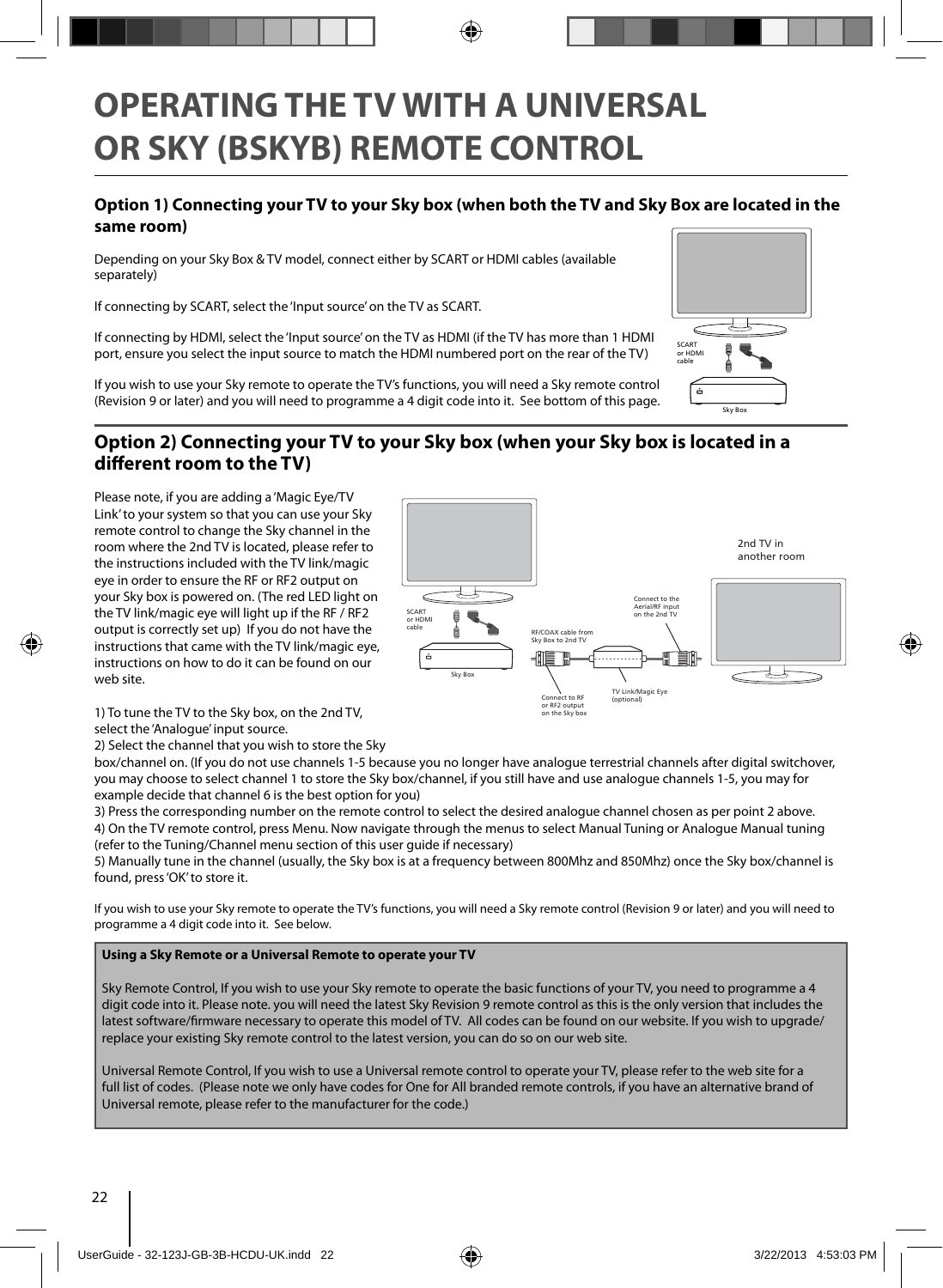# **Frequently asked questions**

| General                    | I would like to have louder<br>sound by connecting<br>additional speakers.                                                               | There are 2 options:<br>1) Use Digital COAX output connected to an external amplifier/surround sound<br>system.<br>2) Use the 3.5mm headphone output and a 3.5mm to phono cable (available<br>separately) to connect to an amplifier/surround sound system.                                                                                                                                                                                                                                                                                                                  |
|----------------------------|------------------------------------------------------------------------------------------------------------------------------------------|------------------------------------------------------------------------------------------------------------------------------------------------------------------------------------------------------------------------------------------------------------------------------------------------------------------------------------------------------------------------------------------------------------------------------------------------------------------------------------------------------------------------------------------------------------------------------|
| General                    | Why are some options in<br>the menu unavailable and<br>greyed out.                                                                       | Some options are only available in certain sources, i.e. HDMI, PC/VGA. They are<br>unavailable in the other sources where they have no affect.                                                                                                                                                                                                                                                                                                                                                                                                                               |
| General                    | Can I stop my TV turning off<br>after 4hrs?                                                                                              | Yes<br>1) In the picture settings menu, de-select Eco-home<br>2) In the time settings menu, scroll down to Auto standby and select OFF                                                                                                                                                                                                                                                                                                                                                                                                                                       |
| <b>TV</b>                  | I have tuned in Digital TV<br>but I am not receiving any<br>or all of the channels and/<br>or the channels I receive are<br>breaking up. | 1) Check you are in an area that can receive Digital TV.<br>2) Check you are using an aerial that is able to receive a good digital signal. In most<br>cases, you will need an outdoor digital hi-gain/wideband aerial. In areas that have<br>excellent digital coverage, you may be able to use a loft type aerial but it is highly<br>likely that you will also need to connect a booster between the back of the TV and the<br>TV aerial wall socket. Unfortunately, to receive a good enough digital signal, it is not<br>possible to use a portable/indoor type aerial. |
| <b>TV</b>                  | I have re-tuned my television<br>but when I switch it off it is<br>not storing the channels.                                             | Complete a first time installation, please refer to the set-up menu section of the<br>manual of how to do this.                                                                                                                                                                                                                                                                                                                                                                                                                                                              |
| <b>DVD</b>                 | I have inserted a disc but it is<br>not playing                                                                                          | 1) Ensure you have inserted put the disc in facing the correct way forward<br>2) Ensure the disc is clean and is not scratched<br>3) Some copied discs will not play.<br>4) Check the DVD is a region 2 disc – to change the region of the DVD player, refer<br>to section 'Changing Regions'.                                                                                                                                                                                                                                                                               |
| <b>VCR/DVD</b><br>Recorder | I have connected the TV to<br>my VCR or DVD Recorder via<br>SCART but it is not recording.                                               | In addition to connecting via SCART, you should connect the aerial cable from the<br>wall socket to your VCR/DVD Recorder and another aerial cable from the VCR/DVD<br>Recorder to the TV.                                                                                                                                                                                                                                                                                                                                                                                   |
| <b>Game Consoles</b>       | I have connected my PS3 to<br>the TV via HDMI, but I am<br>not receiving any pictures or<br>sound on my Television.                      | 1) Ensure the TVs source is on HDMI.<br>2) Check your settings on your PS3 are as per the PS3 instruction manual.                                                                                                                                                                                                                                                                                                                                                                                                                                                            |
| <b>Game Consoles</b>       | I have connected my Xbox<br>360 to the TV via Component<br>Cables (Red, Green & Blue)<br>but I am not receiving any<br>sound.            | Component cables only provide HD Pictures. For the sound you will need to connect<br>the Red & White audio cables on the Xbox to the Red & White phono inputs on the<br>rear of the TV. Please refer to the 'Connections' pages.                                                                                                                                                                                                                                                                                                                                             |
| <b>USB Mode</b>            | I have inserted a USB Memory<br>Key, but the TV does not<br>recognise it.                                                                | Ensure the USB Memory Key is formatted to type FAT32.                                                                                                                                                                                                                                                                                                                                                                                                                                                                                                                        |
| <b>USB Mode</b>            | Using a USB portable hard<br>drive.                                                                                                      | If you wish to use a portable hard drive larger than 32GB, please note that it must<br>be formatted to the FAT32 file system in order to operate on this TV. Windows XP/<br>Vista computers are only capable of formatting up to 32GB, therefore, you will need a<br>software programme/utility to format larger hard drives. Please refer to the web site<br>for more information.                                                                                                                                                                                          |
| System Lock                | I have changed the password<br>on the television and now<br>forgotten it.                                                                | There is a master password of 4711, to gain access to the TV menu and reset the<br>normal password.                                                                                                                                                                                                                                                                                                                                                                                                                                                                          |

Notice: The supplier may change the software and on screen graphics without notice.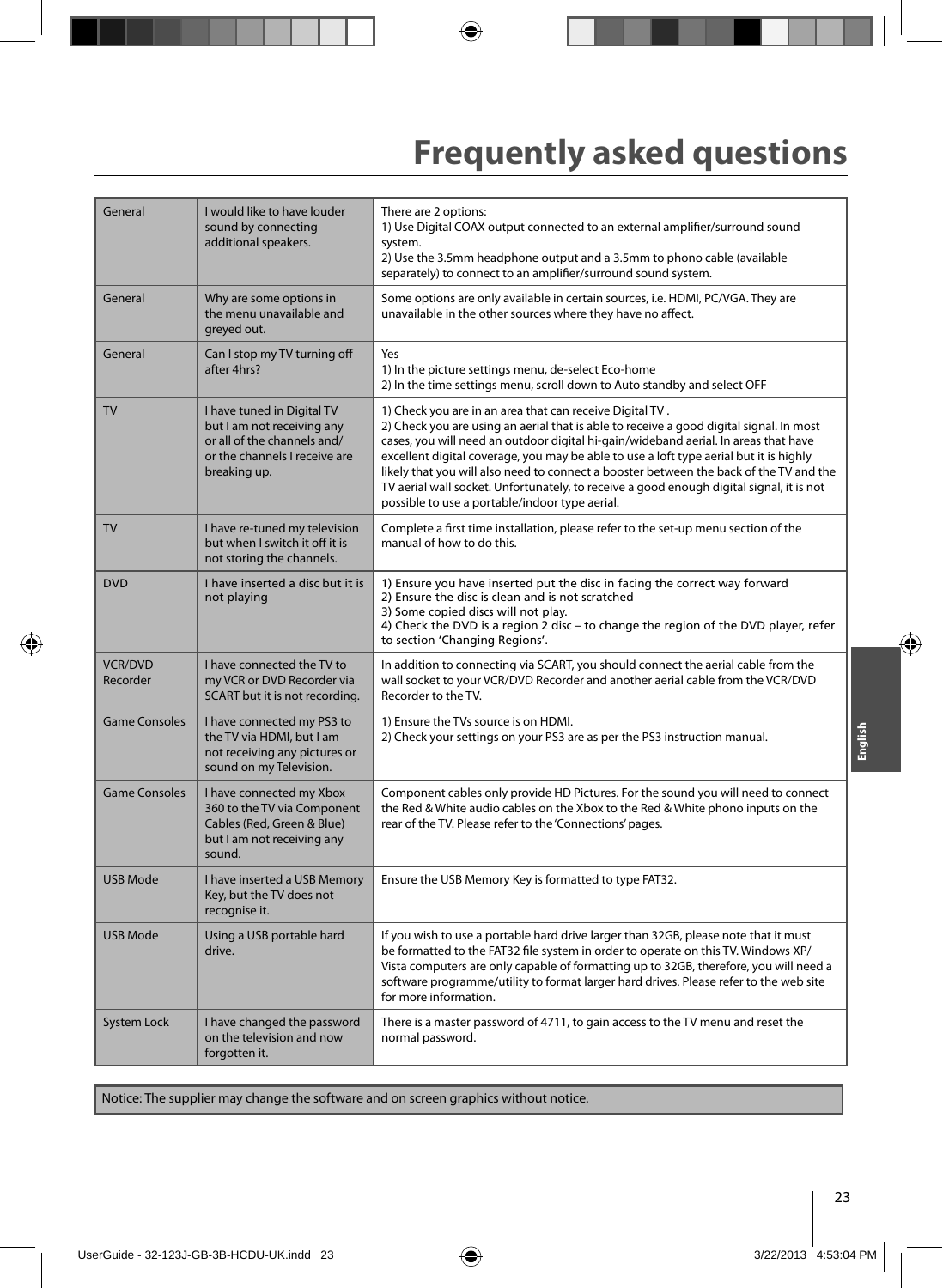# **Technical specification**

| Model                                     | 32/123J-GB-3B-3B-HCDU-UK                                                                              |
|-------------------------------------------|-------------------------------------------------------------------------------------------------------|
| Screen size (diagonal)                    | 32"/81cm                                                                                              |
| <b>Resolution</b>                         | 1366 x 768                                                                                            |
| <b>PC RGB</b>                             | <b>YES</b>                                                                                            |
| <b>RF</b>                                 | 75 ohm- aerial/PAL-SECAM                                                                              |
| <b>Video Inputs</b>                       | 3 x HDMI, 1 x VGA/PC, 1 x SCART, 1 x USB, 1 x Composite/Video, 1 x Component/YPbPr                    |
| <b>Sound Inputs</b>                       | 1 x 3.5mm jack for PC audio input, 1 x pair RCA Audio input shared for Video<br>and YPbPr (component) |
| <b>Sound Outputs</b>                      | 1 x COAX – audio output, $1 \times$ output for headphones                                             |
| <b>USB Port</b>                           |                                                                                                       |
| Sound power, watts                        | 2x9                                                                                                   |
| <b>Voltage and power</b><br>consumption   | 110-240 V 50/60 Hz 30/45/80W (Ecohome/Standard/Max) (in standby mode less than 0,5 W)                 |
| <b>Dimensions including</b><br>stand (mm) | 738W x 504H x 165D                                                                                    |
| Net weight (Kgs)                          | 8.4                                                                                                   |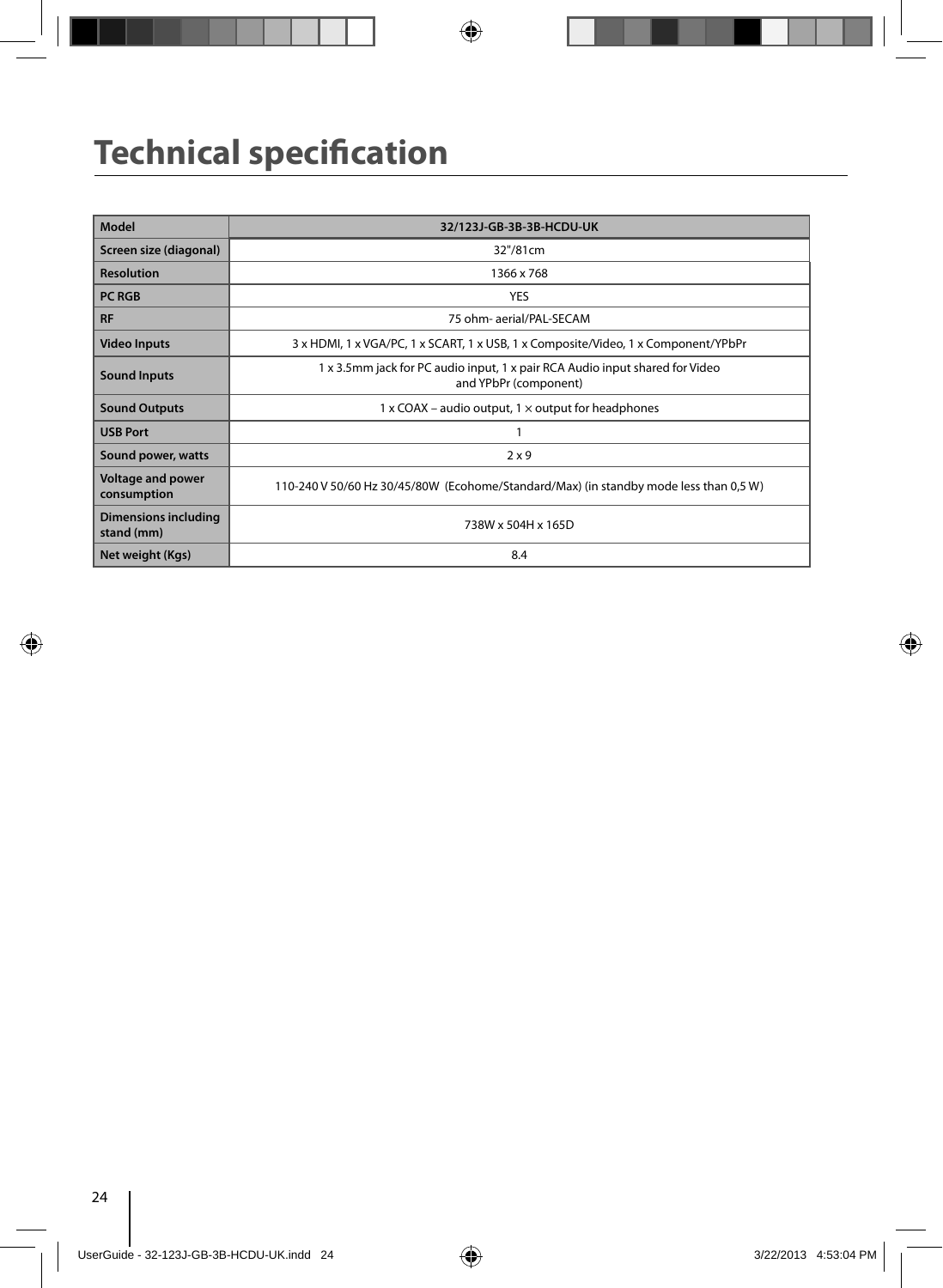# **Index**

| Technical specification $\ldots \ldots \ldots \ldots \ldots \ldots \ldots \ldots \ldots 24$  |
|----------------------------------------------------------------------------------------------|
|                                                                                              |
| TV buttons & Source menu $\ldots \ldots \ldots \ldots \ldots \ldots \ldots \ldots \ldots 11$ |
|                                                                                              |
|                                                                                              |
|                                                                                              |
|                                                                                              |
|                                                                                              |
|                                                                                              |